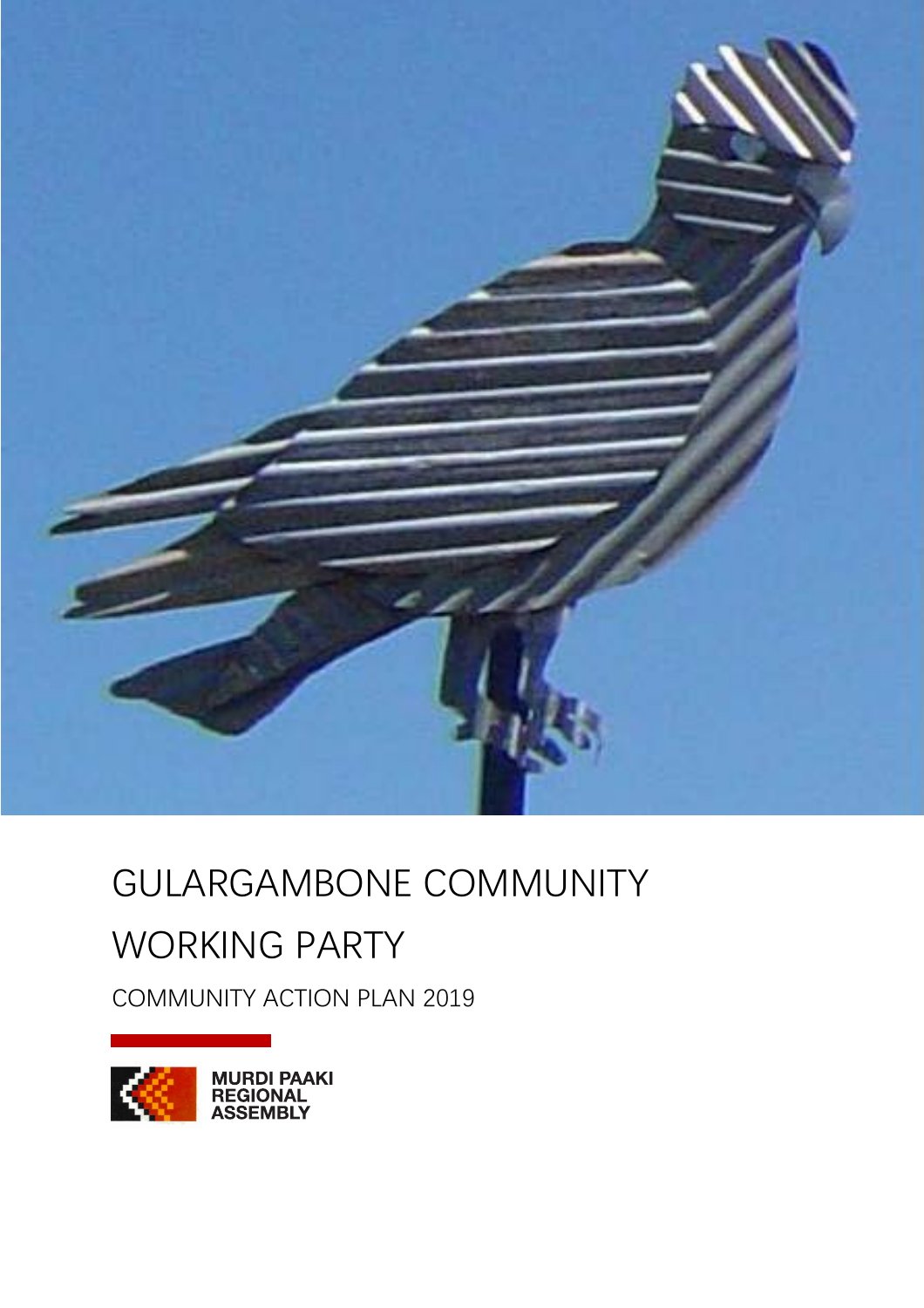## <span id="page-1-0"></span>**ACKNOWLEDGEMENTS**

This Community Action Plan (CAP) was developed through the Gulargambone Community Working Party (CWP). The Gulargambone CWP would like to acknowledge the valuable contributions of CWP delegate Sharon McEwen and the Gulargambone community.

We acknowledge and pay our respects to the Elders past, present and those to come of the Weilwan Nation of which the Gulargambone area is part. We also acknowledge and pay respect to those Elders, past, present and future and those from other Nations who have found their home now in Gulargambone.

In the introduction to its regional plan, the Murdi Paaki Regional Assembly (MPRA) acknowledges with respect the roles of the Local Aboriginal Land Councils, Native Title holders and claims groups in asserting our people's rights to Country through the Native Title and Land Rights regimes, and affirms that MPRA's agenda does not cut across these roles in any way.

### **INTELLECTUAL PROPERTY**

The ideas in this plan are the intellectual property of the Gulargambone Aboriginal community and are the contribution of the community to achieving higher levels of social, economic and environmental wellbeing.



Gulargambone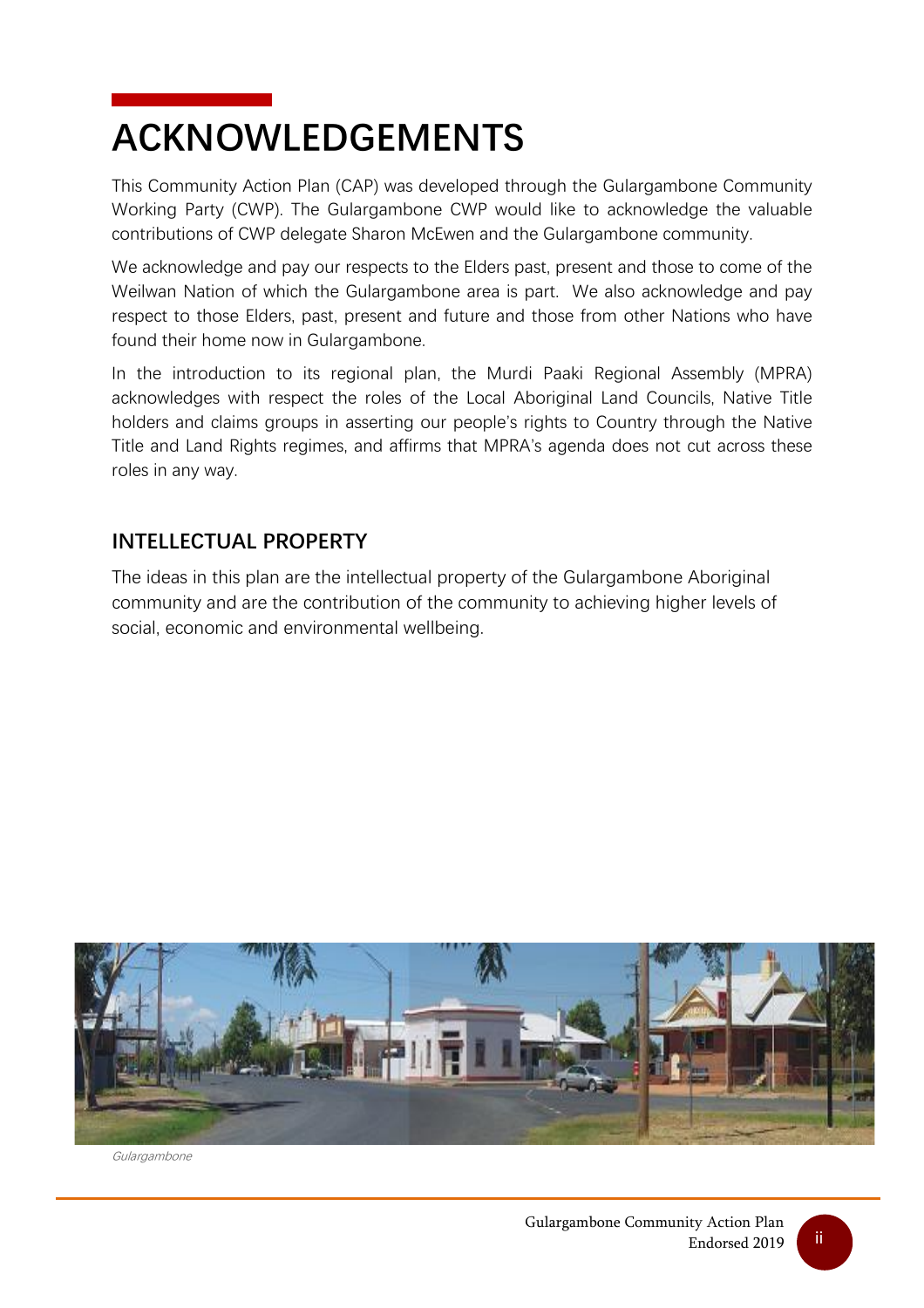## <span id="page-2-0"></span>**PREFACE**

Our Gulargambone Aboriginal Community is a Murdi Paaki Region community member. We hold to a dream of a life of fulfillment and meaning for our people and our community. Through the people who represent us on our CWP, in the community and in our organisations, we will take advantage of every opportunity to respond to our state of disadvantage. To this end, we contribute our wisdom and experience to the development of solutions to those daily challenges which face us as individuals, as families and as a Community and record in this CAP those steps which, if taken, will help in leading our Community to a brighter future. This plan will guide us in setting good policy and making solid decisions about meeting our five objectives.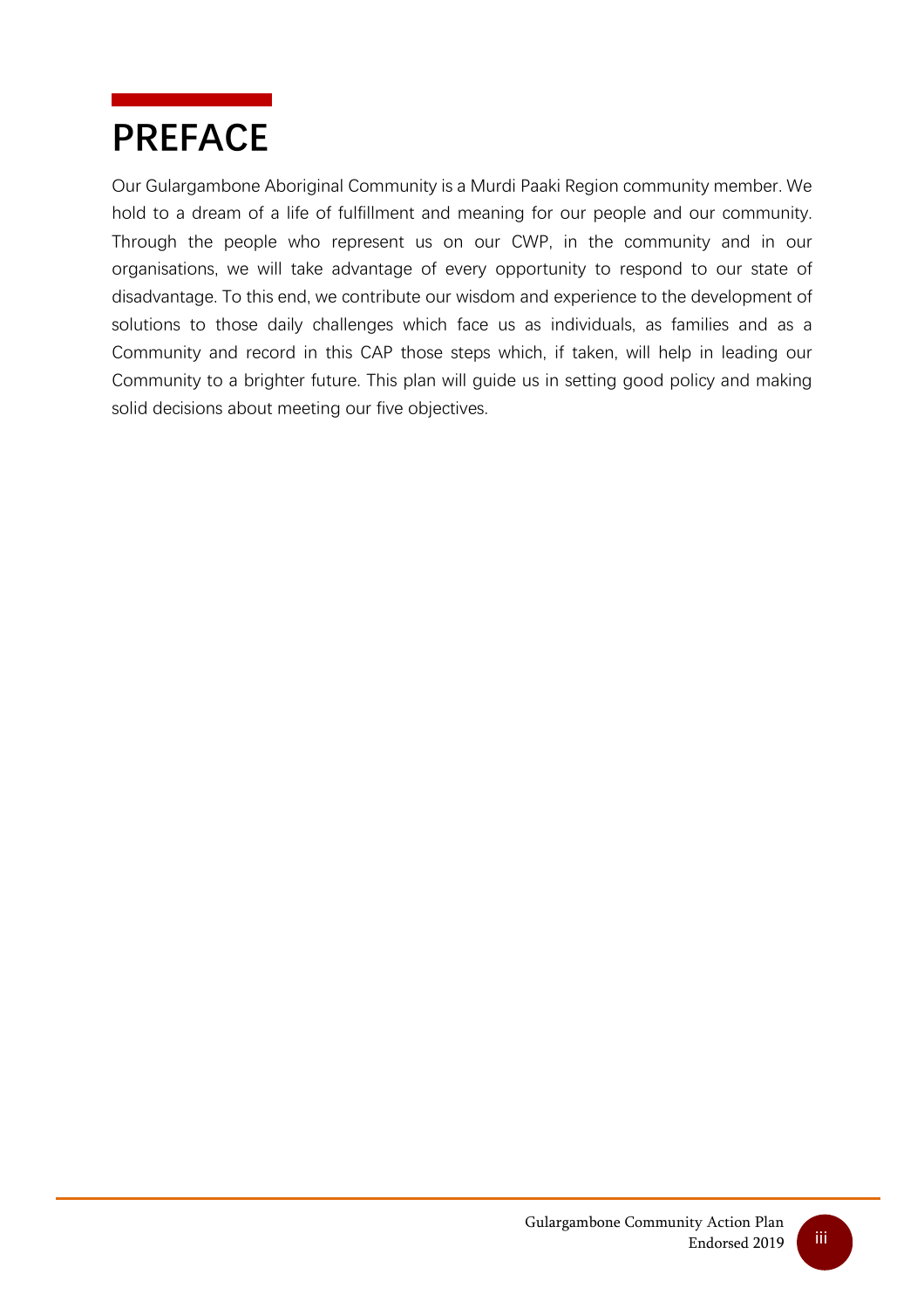## <span id="page-3-0"></span>**ABBREVIATIONS**

| Dept. of Aging Disability and Home Care                |
|--------------------------------------------------------|
| Aboriginal Housing Office                              |
| Community Action Plan                                  |
| <b>Central Darling Shire</b>                           |
| <b>Council of Australian Governments</b>               |
| <b>Community Working Party</b>                         |
| Dept. of Education, Employment and Workplace Relations |
| Dept of Health - Far West Local Health District        |
| Home and Community Care                                |
| Indigenous Business Australia                          |
| Murdi Paaki Regional Assembly                          |
| Murdi Paaki Services Limited                           |
| Non-Government Organisation                            |
| National Indigenous Australian Agency                  |
| Regional Aboriginal Housing Leadership Assembly        |
| Regional Development Australia                         |
| Regional Enterprise Development Institute Ltd          |
| Royal Flying Doctors Service                           |
|                                                        |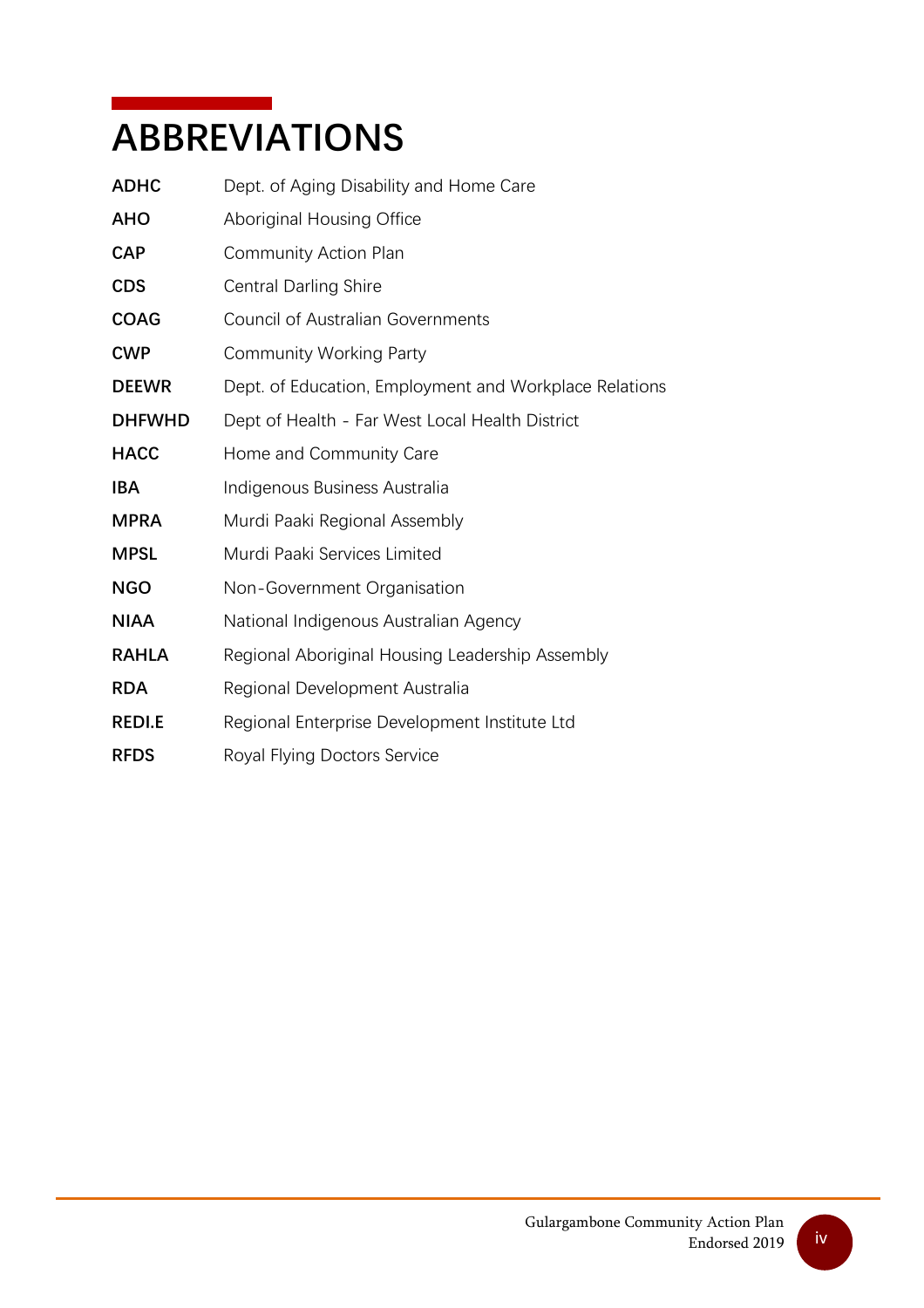# <span id="page-4-0"></span>TABLE OF CONTENTS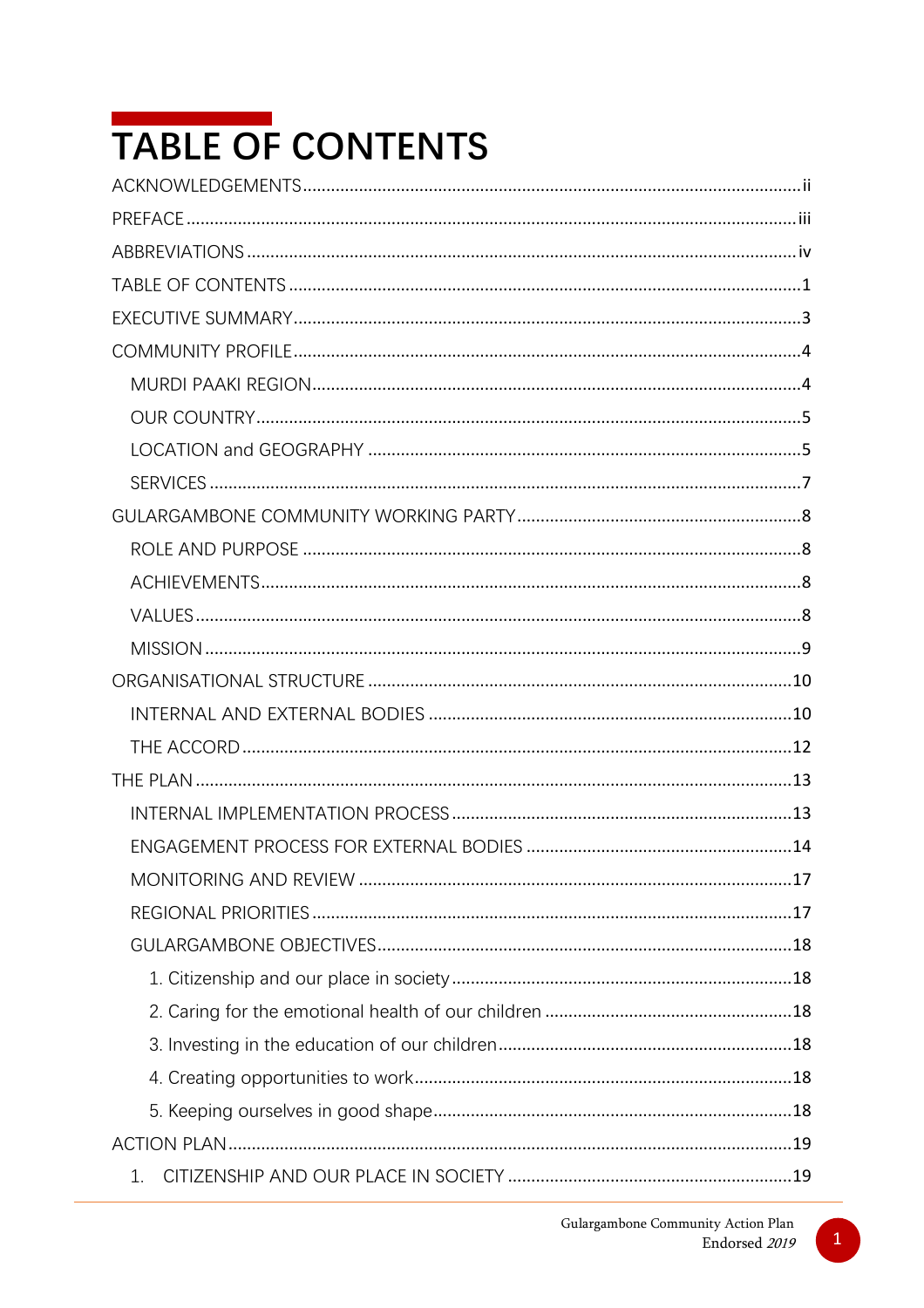| $\mathcal{P}$    | CARING FOR THE EMOTIONAL HEALTH OF OUR CHILDREN20 |  |
|------------------|---------------------------------------------------|--|
| 3.               |                                                   |  |
| $\overline{4}$ . |                                                   |  |
| 5.               |                                                   |  |
|                  |                                                   |  |
|                  |                                                   |  |
|                  |                                                   |  |
|                  |                                                   |  |
|                  |                                                   |  |
|                  |                                                   |  |
|                  |                                                   |  |
|                  |                                                   |  |
|                  |                                                   |  |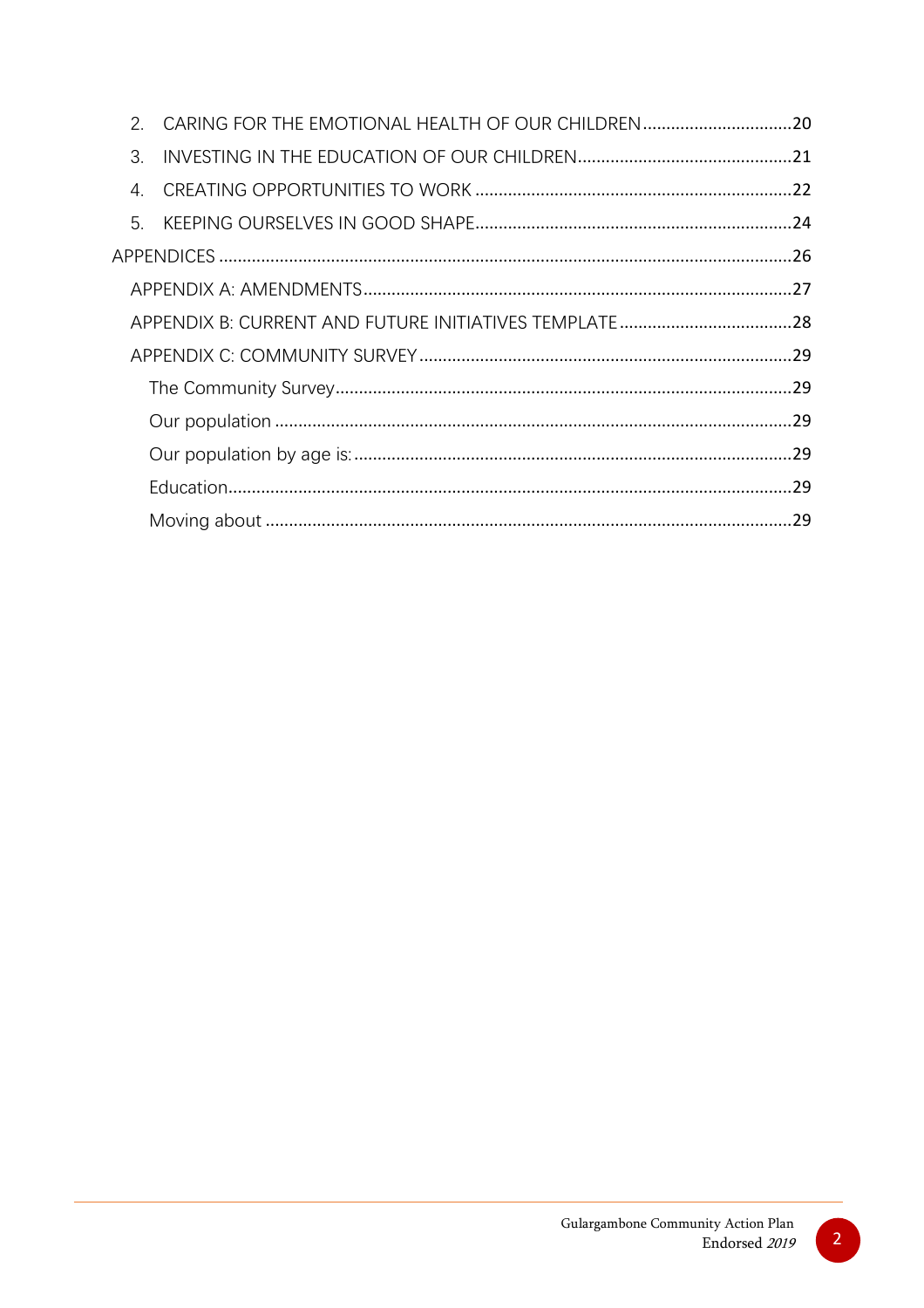## <span id="page-6-0"></span>**EXECUTIVE SUMMARY**

This CAP has been developed by the Gulargambone CWP with support from Murdi Paaki Services Limited (MPSL). It is intended to inform external agencies of the priorities of the Gulargambone Aboriginal community and provide guidance in working with the Gulargambone CWP to improve services and programs.

Gulargambone is situated in Central Western New South Wales on the banks of the Castlereagh River in the Coonamble Shire. In 2016, almost half of the four hundred people in Gulargambone identified as Aboriginal or Torres Strait Islander. Many of the people in the Aboriginal community are members of the Weilwan and Kawambarai language groups. Although some services are provided in the community, there is concern about the quality of service provision, particularly in the areas of law and justice, transport and youth work.

The Gulargambone CWP developed from a reference group first established in 2003 and is the peak Aboriginal governance and representative body for the Gulargambone Aboriginal Community. It is one of sixteen CWPs representing the communities of the Murdi Paaki Region and forming the MPRA. The Assembly and the CWP are governed in their relationship with the NSW government by the Murdi Paaki Local Decision-Making (LDM) Accord.

The Gulargambone CWP sets community priorities to guide external agencies such as government departments, Non-Government Organisations and the private sector in developing policies and programs for the Gulargambone Aboriginal Community. When working in Gulargambone, external agencies should follow the engagement process set by the Gulargambone CWP to ensure they adhere to principles of LDM, co-design and community capacity building.

The Gulargambone CWP regularly reviews their CAP, identifying priorities to improve the fundamental needs of theircommunity. This CAP, endorsed in 2019, identifies the following five priorities: citizenship and our place in society; caring for the emotional health of our children; investing in the education of our children; creating opportunities to work; and keeping ourselves in good shape.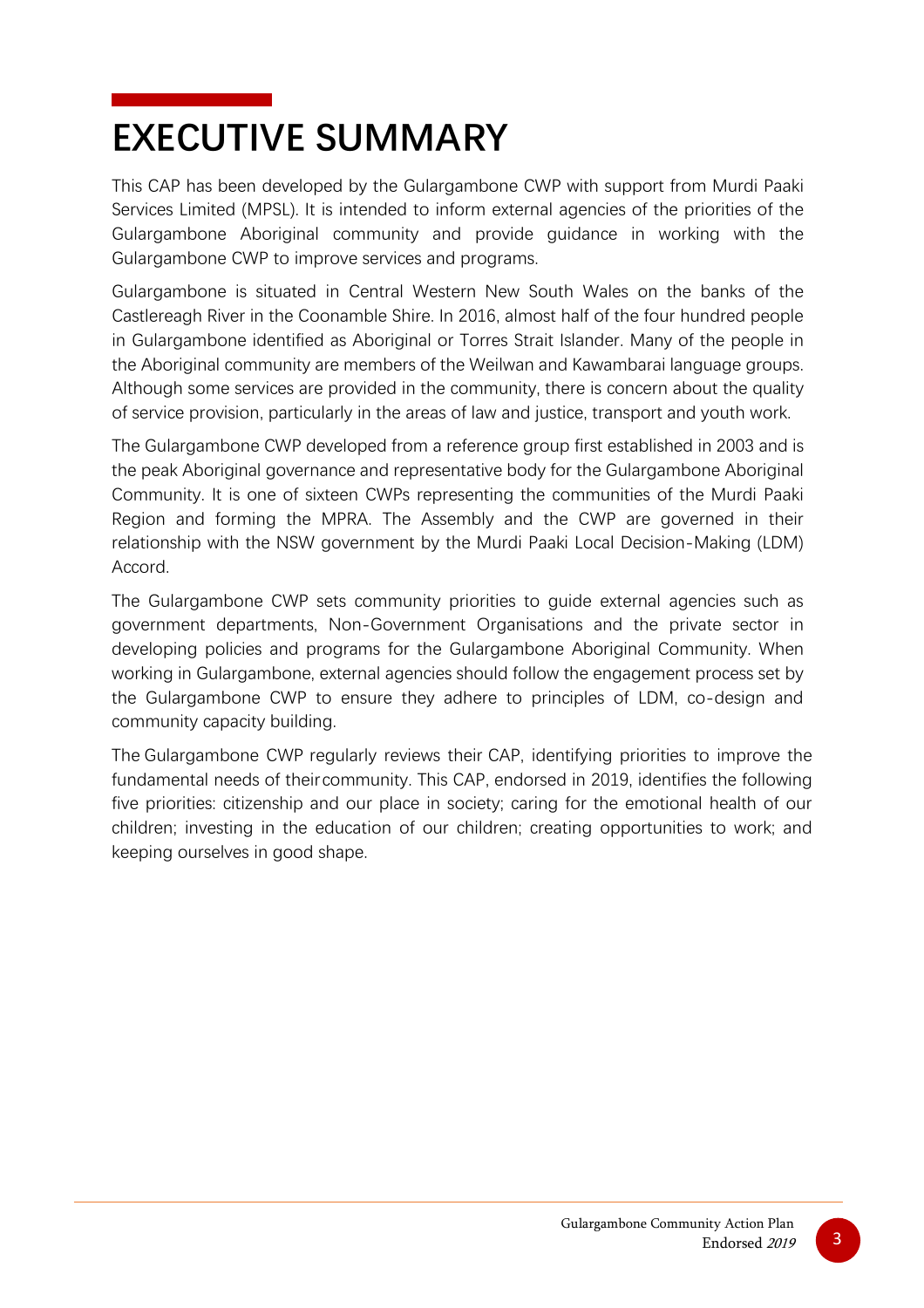# <span id="page-7-0"></span>**COMMUNITY PROFILE**

## <span id="page-7-1"></span>MURDI PAAKI REGION

Gulargambone is in the south-east of the Murdi Paaki Region in the Brewarrina Shire.



Murdi Paaki Region (Murdi Paaki Regional Plan)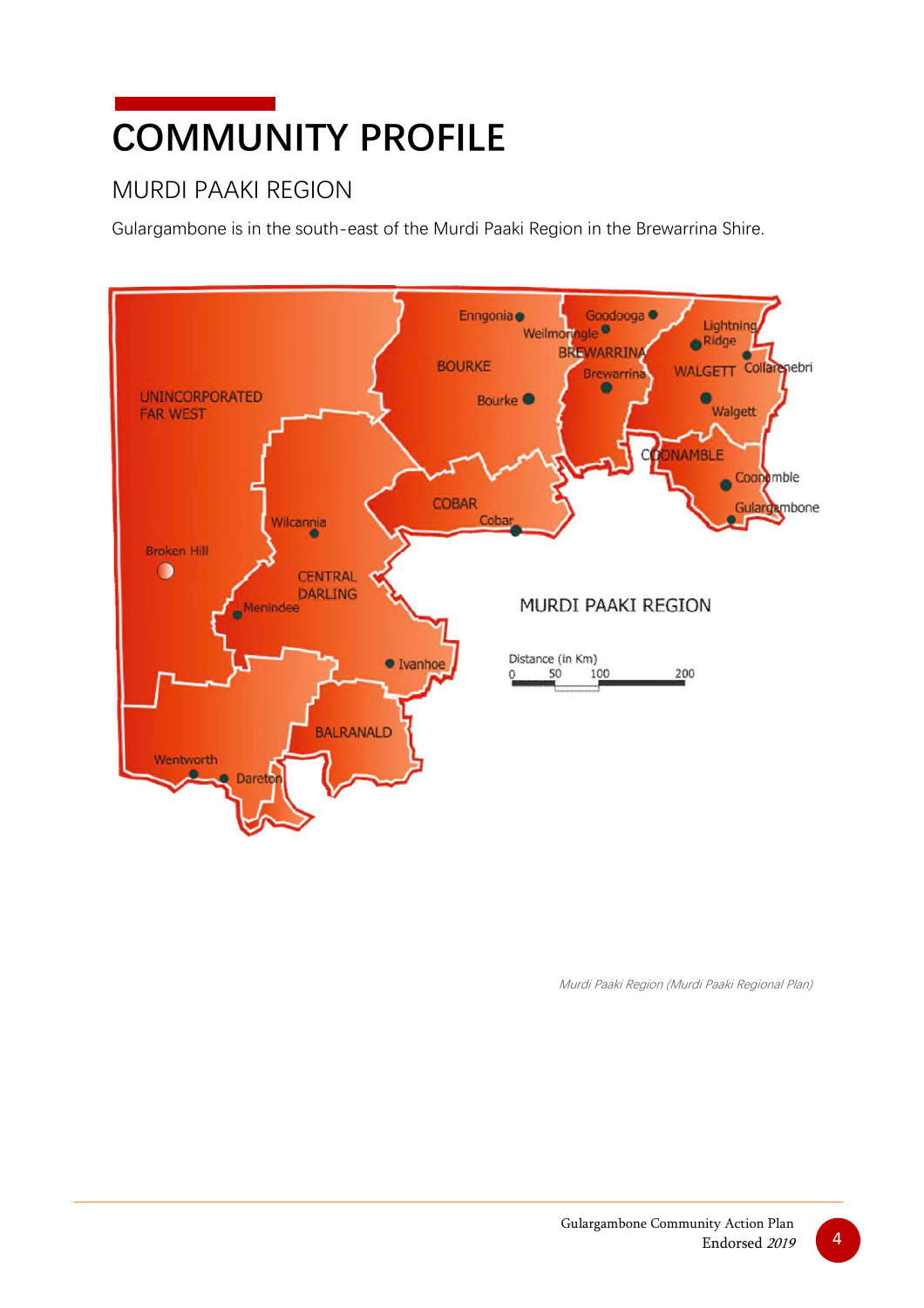### <span id="page-8-0"></span>OUR COUNTRY

Our people are members of the Weilwan and Kawambarai language groups. The boundaries of the traditional country of people living in Gulargambone are close to the towns of Coonamble in the north, Coonabarabran in the east, Dubbo in the south and Warren in the west. We live on the banks of the Castlereagh River on the east side of the Macquarie Marshes under the shadow of Wambelong Mountain in the Warrenbungles. Our language is gone from this country, although there are some efforts at revival.

### <span id="page-8-1"></span>LOCATION and GEOGRAPHY

Gulargambone is situated in Central Western New South Wales on the banks of the Castlereagh River. Located in the Coonamble Shire, Gulargambone is approximately 115 kms north of Dubbo, 45 kms south of Coonamble and 162 kms south of Walgett. During the summer months, the mean maximum temperature is 34.2 degrees with a minimum of 18.6. In winter, temperatures reach around 4 degrees minimum and 18 maximum. The average annual rainfall is approximately 500  $mm<sup>1</sup>$  $mm<sup>1</sup>$  $mm<sup>1</sup>$ 



ulargambone, Location in North-Western NSW

(Source map on right: NordNordWest/Wikipedia, [https://creativecommons.org/licenses/by-sa/3.0/de/legalcode\)](https://creativecommons.org/licenses/by-sa/3.0/de/legalcode)

<span id="page-8-2"></span><sup>&</sup>lt;sup>1</sup> Bureau of Meterology. 'Coonamble Comparision', Climate Statistics for Australian Locations. [http://www.bom.gov.au/climate/averages/tables/cw\\_051010.shtml,](http://www.bom.gov.au/climate/averages/tables/cw_051010.shtml) accessed 1 Sept. 2019.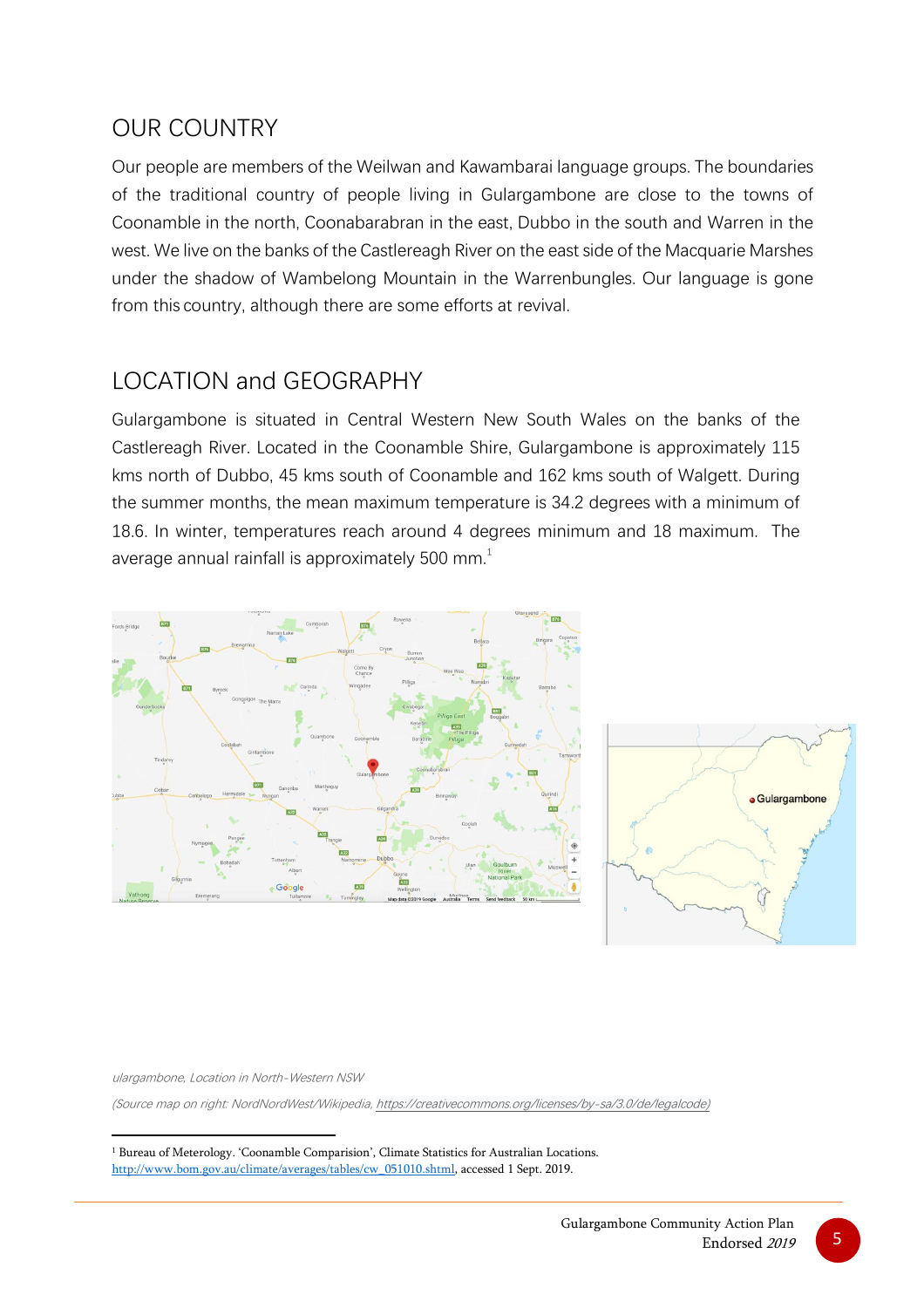## STATISTICAL OVERVIEW\* [2](#page-9-0)

At the time of the 2016 Census, the total population of the ABS Indigenous Location of Gulargambone was 400 people, of whom 182 (45.5%) identified as Aboriginal and Torres Strait Islander. 62 people did not indicate their Indigenous status. Of the First Nations population, there were 92 females and 83 males. There were 67 individuals under the age of 14 years (36.8% of the First Nations population) and 8 over 65 years (4.4%). The median age of Gulargambone's First Nations population was 23 years, compared to 54 years for non-Indigenous people in the area. No one indicated that they spoke a First Nations language at home.

Of the 104 First Nations people 15 years or over no longer attending school, 14 (13.5%) attained year 12 or equivalent. 13 of these people (12.5%) had a higher education certificate equivalent to a Certificate III or IV. Not one person indicated they were currently attending University, TAFE or another tertiary institution. 35.1% of First Nations people in Gulargambone are participants in the labour force. There is a 30.8% unemployment rate within this group. The total percentage of the population in employment is 25.2%. The economy of Gulargambone depends on forestry, agriculture and the service sector. Employment is strongest in the retail, accommodation, education, health and community service sectors.

The median personal income was \$415 per week. 3.7% of the First Nations adult population earnt over \$1000 per week. The median weekly household income for First Nations families was \$672 per week. The average household size for First Nations families is 2.6 people with an average of 0.9 people per bedroom. The proportion of dwellings that need one or more extra bedrooms was 13.3%.

As reported by the NSW Health Department, in the period 2003 to 2007, the death rate for Aboriginal people in NSW was 950 deaths per 100 000 compared with 621 deaths per 100 000 for non-Aboriginal people, significantly 1.5 times higher for Aboriginal people. These rates were still similar in 2012. In this same period, the leading causes of death for Aboriginal adults in NSW were cardiovascular disease (30.8%), cancers (21.1%) and injury and poisoning (11.7%). Compared with others, Aboriginal people had a higher proportion of deaths due to injury and poisoning, digestive system diseases, endocrine diseases, ill-defined and unknown causes, maternal, neonatal and congenital causes and certain infectious and parasitic diseases. This picture is similar for residents of Coonamble Shire.<sup>[3](#page-9-1)</sup>

\*Please note that Australian Census figures can be inaccurate, particularly for Aboriginal and Torres Strait Islander families who have a lower census response rate and a higher transient population.

<span id="page-9-0"></span><sup>&</sup>lt;sup>2</sup> Australian Bureau of Statistics, 'Gulargambone ILOC (10300403) 5.4 km<sup>2</sup>, 2016 Census of Population and Housing: Aboriginal and Torres Strait Islander Peoples Profile. Catalogue no. 2002.0

[https://quickstats.censusdata.abs.gov.au/census\\_services/getproduct/census/2016/communityprofile/ILOC10300403?opendocument,](https://quickstats.censusdata.abs.gov.au/census_services/getproduct/census/2016/communityprofile/ILOC10300403?opendocument) accessed 1 Sept 2019.

<span id="page-9-1"></span><sup>3</sup> NSW Government Health, 'The health of Aboriginal people of NSW: Report of the Chief Health Officer 2012', NSW Ministry of Health: Sydney, 2012[, https://www.health.nsw.gov.au/epidemiology/Publications/aboriginal-health-CHO-report.pdf](https://www.health.nsw.gov.au/epidemiology/Publications/aboriginal-health-CHO-report.pdf)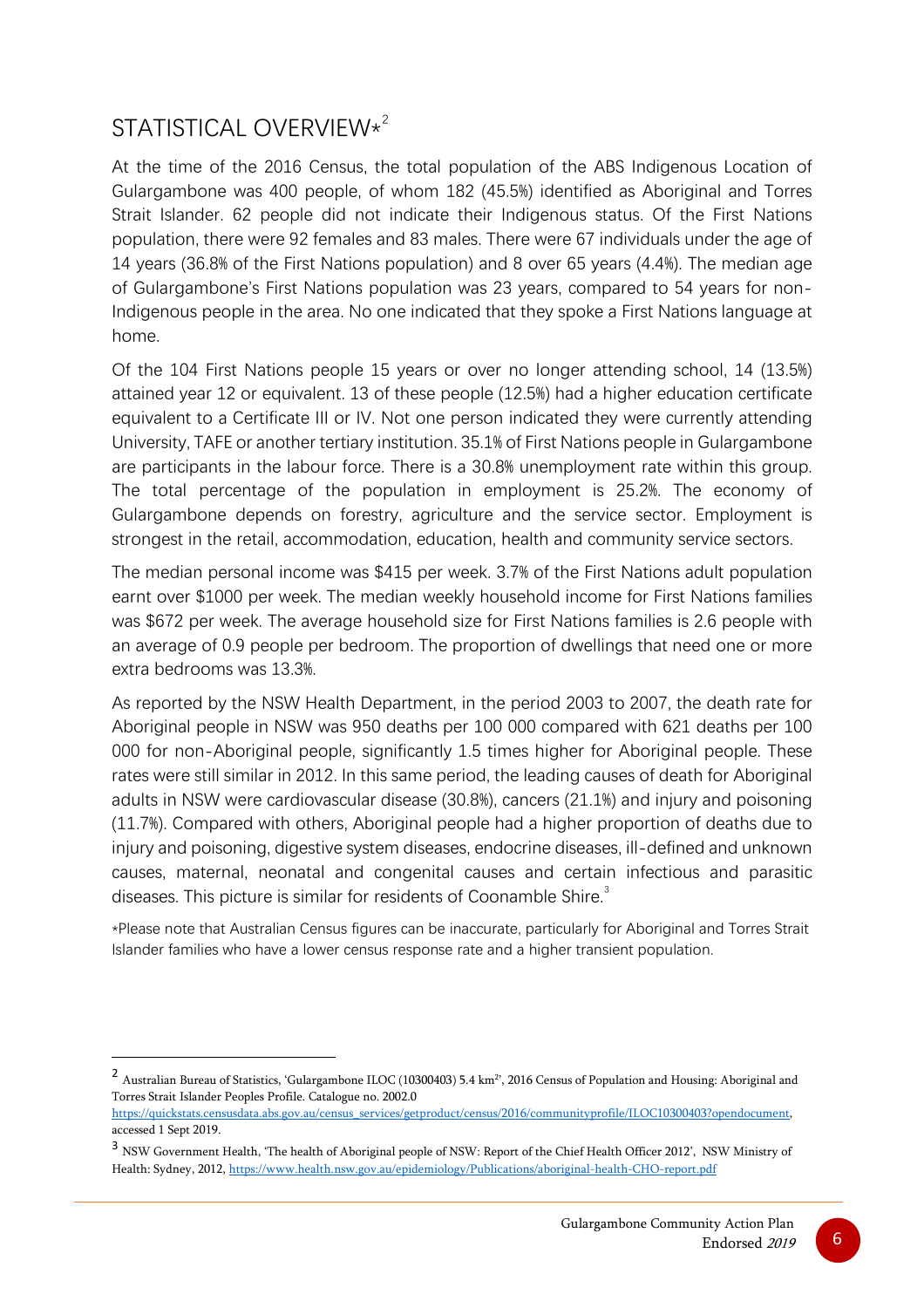### <span id="page-10-0"></span>SERVICES

Our banking service was restored in 1999 and our post office saved from closure. These services, and some government agency services, are provided at the Rural Transaction Centre. Volunteers run the library service from the Old Picture Theatre. Our town centre still has a supermarket, corner store and weekday service station. The butchers closed recently. Our police station is staffed by two male officers within the Walgett Local Area Command structure. Officers are often away on duty elsewhere.

Coonamble Shire Council are responsible for the towns recreational and sporting facilities, including the swimming pool and sports oval. The town has a rugby union club, tennis, golf and bowling clubs. The town infrastructure of sewerage, power, telephones are to an acceptable standard. Bore water is not acceptable as drinking water.

One Youth Worker is employed but Gulargambone Youth Services cannot be delivered from the Centre because two staff must be on duty at all times. The Centre is open on weekday afternoons and evenings. The second place is not filled. Positions are trainee positions and are not supervised. There is no usable equipment.

The CountryLink coach service runs to Dubbo late morning each day but only stops for an hour or so before returning through Gulargambone to Lightning Ridge. There is no other bus service to allow us to attend medical appointments, go shopping or go visiting.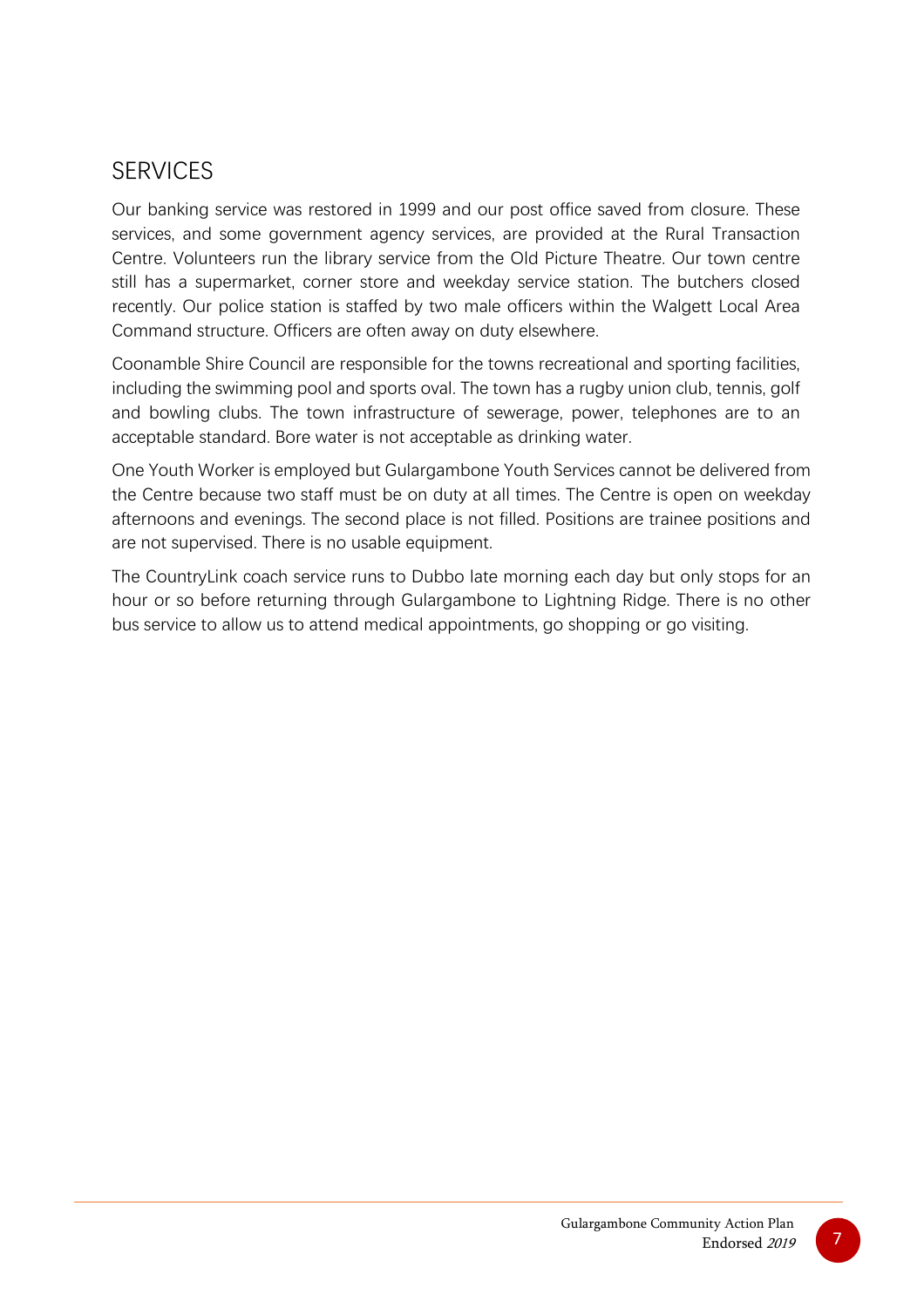## <span id="page-11-0"></span>**GULARGAMBONE COMMUNITY WORKING PARTY**

## <span id="page-11-1"></span>ROLE AND PURPOSE

CWPs are the peak Aboriginal governance and representative body for each community within the Murdi Paaki region.

The Gulargambone CWP meets on a regular basis. Its membership reflects the diversity of the Aboriginal community with members having the opportunity to participate at a local level.

In 2003, Gulargambone commenced the Murdi Paaki Council of Australian Governments (COAG) trial. With the establishment of their community reference group they were able to engage with government agencies to start a planning process to address the basic needs of the Gulargambone Aboriginal community.

In 2009, the Gulargambone CWP acknowledged the Two Ways Together Community Partnership Program and actions were put into place to form a recognised governance body. The CWP holds strong views on Aboriginal issues and continues to represent their community at the MPRA forums.

This CWP recognises that the Two Ways Together Community Partnership Program will engage government agencies to work in partnership with Aboriginal communities. It is with this commitment and a whole of government approach that the Gulargambone CWP can work in a collaborative way to improve and respond to community's needs, increase service delivery, improve the quality of the lives of our community and achieve sustainable outcomes on the ground for our people.

### <span id="page-11-2"></span>ACHIEVEMENTS

- Establishment of a Community Reference Group as part of the Murdi Paaki COAG Trial (2003).
- Formation of the Gulargambone CWP as a recognised governance body under the Two Ways Together Community Partnership Program (2009).
- CAP has been reviewed and endorsed at regular intervals.
- Consistent representation by Gulargambone CWP Chairs on the MPRA.
- The CWP created and conducted its own community survey (see Appendix C).

### <span id="page-11-3"></span>VALUES

#### **Playing our part in changing our lives.**

In working to a new future, we acknowledge:

• those that have gone before and the traditions and practices which provide our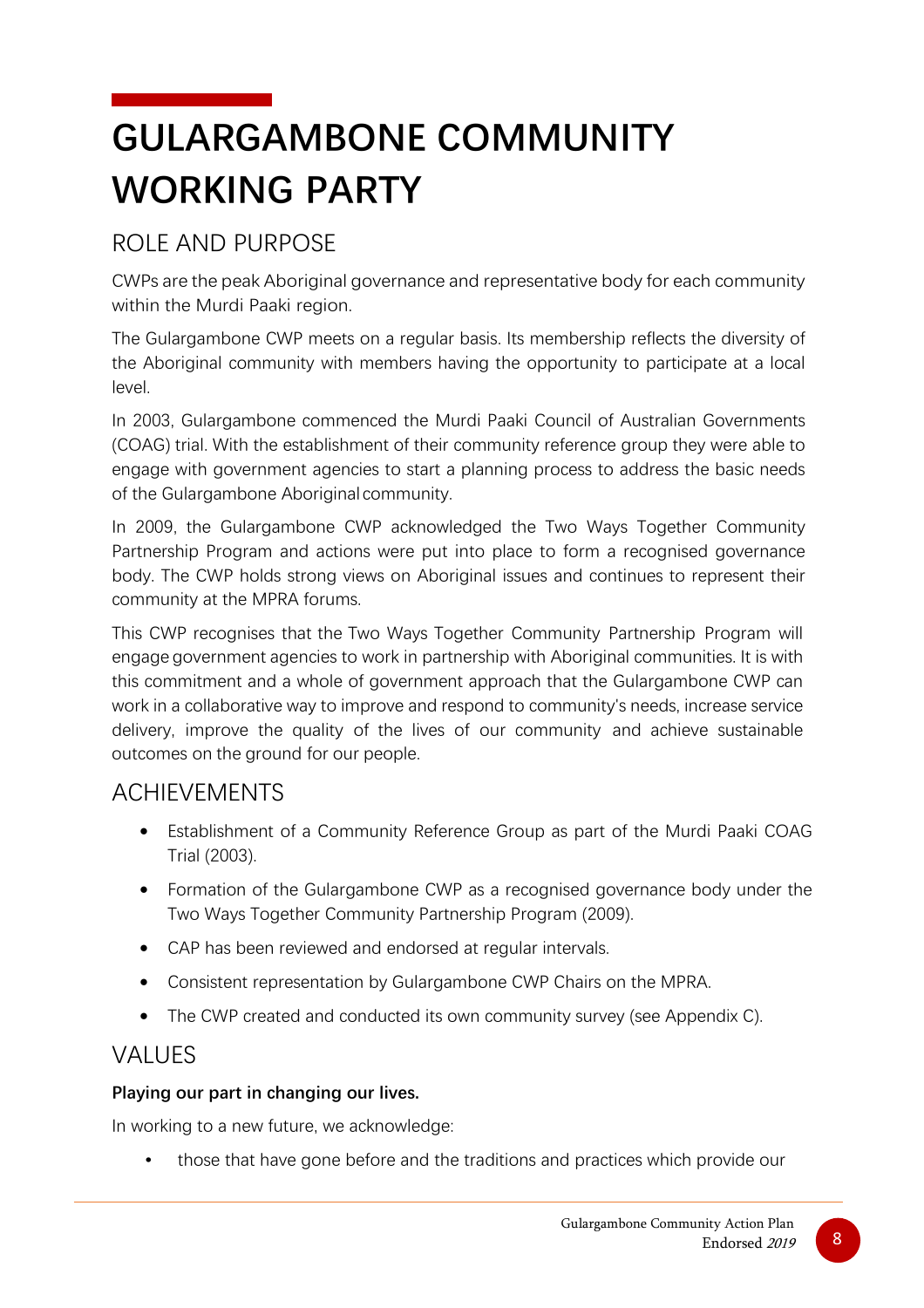identity as Aboriginal people;

- our families which are the bones of our society;
- our children as our next leaders:
- our leaders for vision and dedication;
- the values of inclusiveness, equality and respect that underpin all that we do.

### <span id="page-12-0"></span>MISSION

In working to a new future, we will:

- contribute our ideas and solutions to the benefit of our Community and the Gulargambone community as a whole;
- take a leading role in advocating for our Community and the Gulargambone community as a whole;
- welcome and work in partnership with those who can co-operatively advance our objectives;
- draw strength from our cultural heritage;
- champion effort and achievement and celebrate our successes;
- embrace diversity of views and be stimulated by our collective strategic thinking.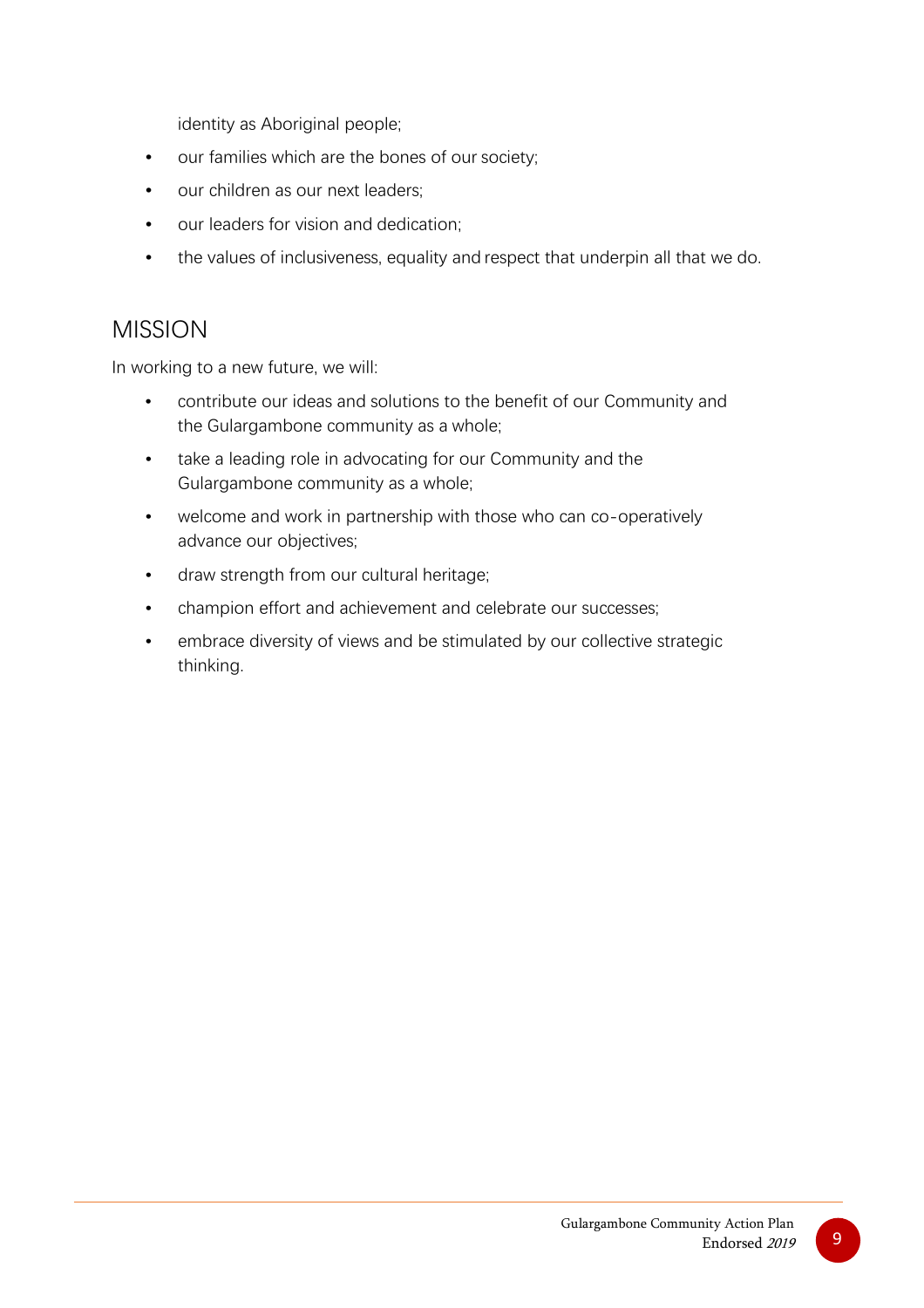# <span id="page-13-0"></span>**ORGANISATIONAL STRUCTURE**

The internal structure refers to the governance of the Gulargambone CWP itself and its connections to the Aboriginal community and the MPRA. The Gulargambone CWP acts as a professional and culturally appropriate consultation arm that is in touch with its Aboriginal community. Internal bodies are governed by the MPRA Charter and Code of Conduct. As the Gulargambone CWP sits within the MPRA, its relationship with NSW Government departments is governed by the Murdi Paaki LDM Accord Mark II, drafted in May 2019 (Annexure A).

The external organisational structure gives an overview of the community environment within which the Gulargambone CWP sits. Services delivered in the Gulargambone Aboriginal community operate under the guidance of the Gulargambone CWP as the community's consultation arm. This provides a transparent and culturally appropriate process for all to conduct business that is aligned with community needs and requirements. CWPs are supported by MPSL through Community Coordinators, as outlined in the Project Work Plan (Annexure D). The structure provides a foundation for respectful, community-driven approaches to guide community services and projects, in line with the principles of LDM.

## <span id="page-13-1"></span>INTERNAL AND EXTERNAL BODIES



**Members** encompass Aboriginal Elders, Community and Aboriginal identified government public servants working in the Gulargambone community.

**MPRA** and its membership of CWPs, form the governance framework that provides strategic engagement and co-ordination from Australian and NSW Governments and service providers for the delivery of services and programs against priorities determined by Aboriginal people through a comprehensive planning process.

**MPSL** is wholly owned by the MPRA and governed by a board of MPRA members. MPS forms the operating arm of MPRA, giving it a means of entering into legally binding agreements, and provides executive support for MPRA and its chairperson. It builds a robust incontestable evidence base to gives governments a clear pathway for investment. It acts as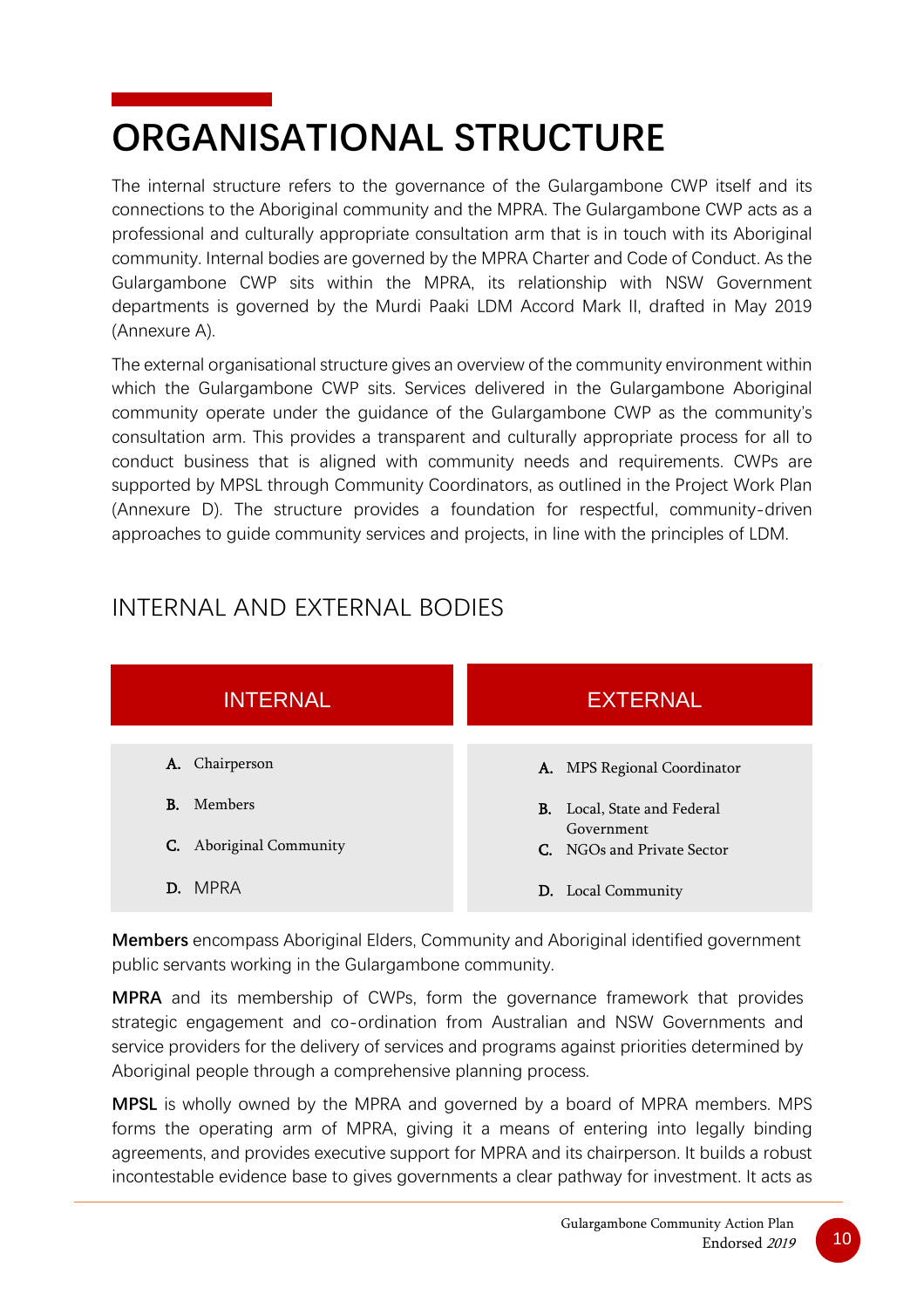an auspicing agent for MPRA and targets funding as becomes available. Once sufficient funding is accrued, MPS Regional Coordinators will provide administrative support to assist CWPs to provide leadership in implementing their local CAPs.

This table summarises the roles and responsibilities of internal and external bodies:

| <b>INTERNAL</b>                                    |                                                                                                                                                                                                                                                                         |
|----------------------------------------------------|-------------------------------------------------------------------------------------------------------------------------------------------------------------------------------------------------------------------------------------------------------------------------|
| <b>Traditional</b><br><b>Owners/Elders</b>         | Are members of the Gulargambone CWP.                                                                                                                                                                                                                                    |
| <b>Aboriginal Community</b><br><b>Members</b>      | Act in an advisory role and as members of the<br>Gulargambone CWP.                                                                                                                                                                                                      |
| <b>MPRA</b>                                        | Is the governing arm of CWPs in the Murdi Paaki region.                                                                                                                                                                                                                 |
| <b>EXTERNAL</b>                                    |                                                                                                                                                                                                                                                                         |
| <b>MPS</b>                                         | Is the operational arm of the MPRA.                                                                                                                                                                                                                                     |
| <b>State and Federal</b><br>Government             | Consult consistently with the Gulargambone CWP as the<br>peak LDM body to come to agreements on strategies to<br>address common issues and goals for the local Aboriginal<br>community.                                                                                 |
| <b>Local Government</b>                            | Works towards achieving outcomes and addressing<br>localised Aboriginal issues in collaboration with the<br>Gulargambone CWP.                                                                                                                                           |
| <b>NGOs</b>                                        | Help the Gulargambone CWP achieve goals through<br>appropriate assistance and funding opportunities; are<br>accountable and responsible to the Gulargambone CWP,<br>using it to oversee the implementation of Aboriginal<br>programs within the Gulargambone community. |
| <b>Private Sector</b>                              | Work with the Gulargambone CWP for future<br>employment and economic participation strategies for<br>Aboriginal people.                                                                                                                                                 |
| <b>Wider community &amp;</b><br>other stakeholders | Are entitled to the transparency of actions, achievements<br>and focus areas of the Gulargambone CWP and should<br>be encouraged in active participation.                                                                                                               |

Table 1: Roles, Internal and External Bodies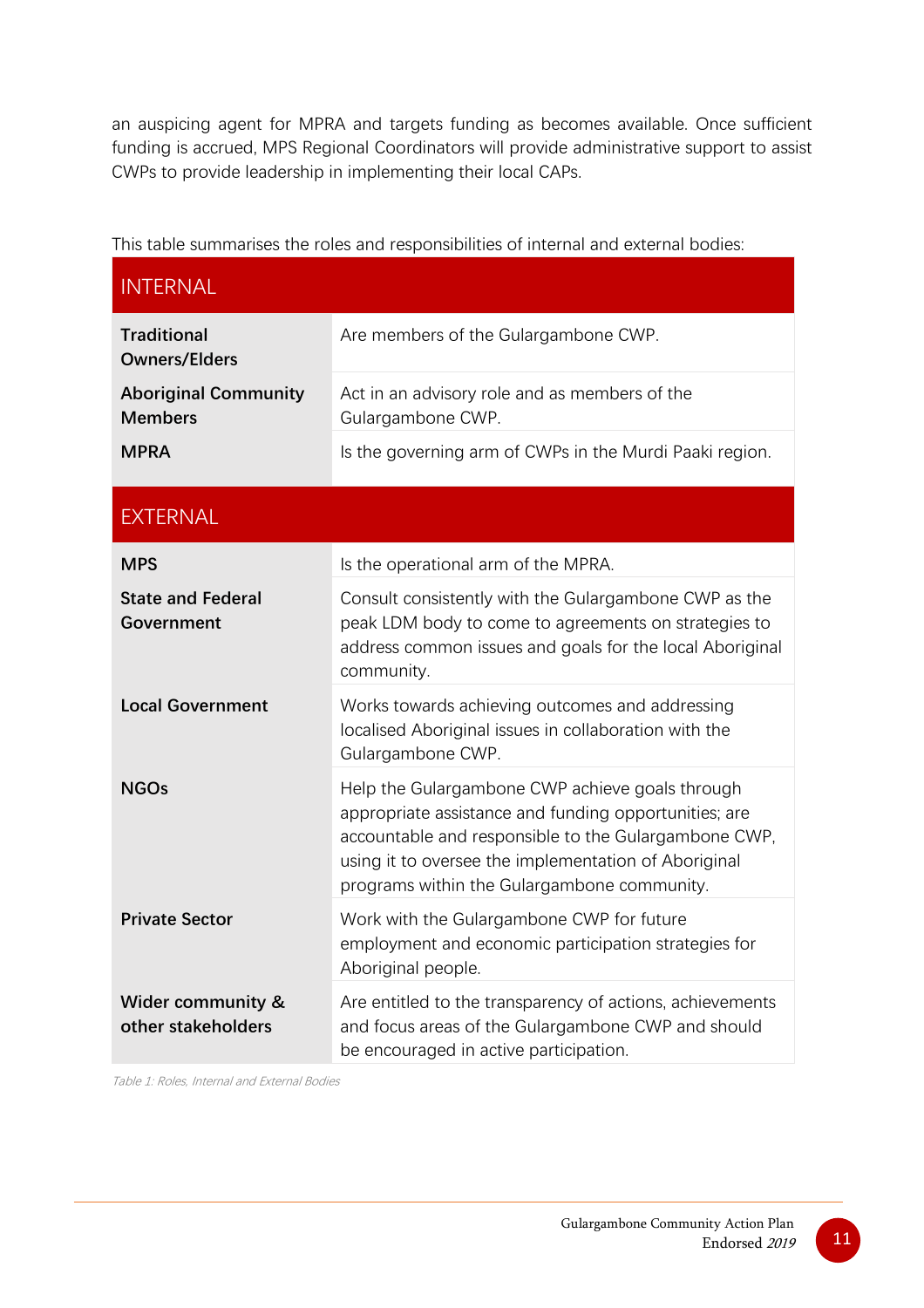## <span id="page-15-0"></span>THE ACCORD

As the Gulargambone CWP sits within the MPRA, the relationship between the CWP and NSW Government departments is governed by the Murdi Paaki LDM Accord Mark II, as drafted in May 2019 (see Annexures). Implementation processes for facilitating the Accord are included in Annexures B and C.

When external bodies engage with the Gulargambone CWP following the engagement process outlined in this CAP, they will support key principles from the Accord, particularly the following:

- **2.1.2** Aboriginal leaders and Elders understand their own community needs. They have the drive and ability to develop their own solutions.
- **2.1.5** Regional and local solutions for regional and local problems, with ideas and help from outside when, where and in the form in which the Assembly requests it.
- **2.1.10** A genuine commitment on the part of both parties to developing transformative rather than transactional relationships, with a renewed focus on developing innovative and holistic solutions and on considering different, more equal approaches to partnership.
- **2.1.11** Optimising returns on investment through better targeted, more efficient, effective and equitable forms of program and service delivery.<sup>[4](#page-15-1)</sup>

As per the Accord, the NSW Government can use this CAP to fulfil its obligations to 'collaborate with the Assembly to seek solutions and achieve tangible outcomes and to foster partnerships with each other' and to 'operate consistently within the principles of LDM and ensure the Aboriginal cultural competence of their staff to improve the quality of services delivered, and to better respond to the needs of Aboriginal communities in a culturally safe manner.'<sup>[5](#page-15-2)</sup> In turn, by working through MPSL to support CWPs to develop, review and deliver the CAP, the Assembly meets its obligations to 'support CWPs in negotiating agreements with the NSW Government at a community level to plan for and deliver local initiatives.<sup>[6](#page-15-3)</sup>

<span id="page-15-1"></span><sup>4</sup> Murdi Paaki Local Decision Making Accord, May 2019, pp. 3-4.

<span id="page-15-2"></span><sup>5</sup> Murdi Paaki Local Decision Making Accord, May 2019, p. 6.

<span id="page-15-3"></span><sup>6</sup> Murdi Paaki Local Decision Making Accord, May 2019, p. 7.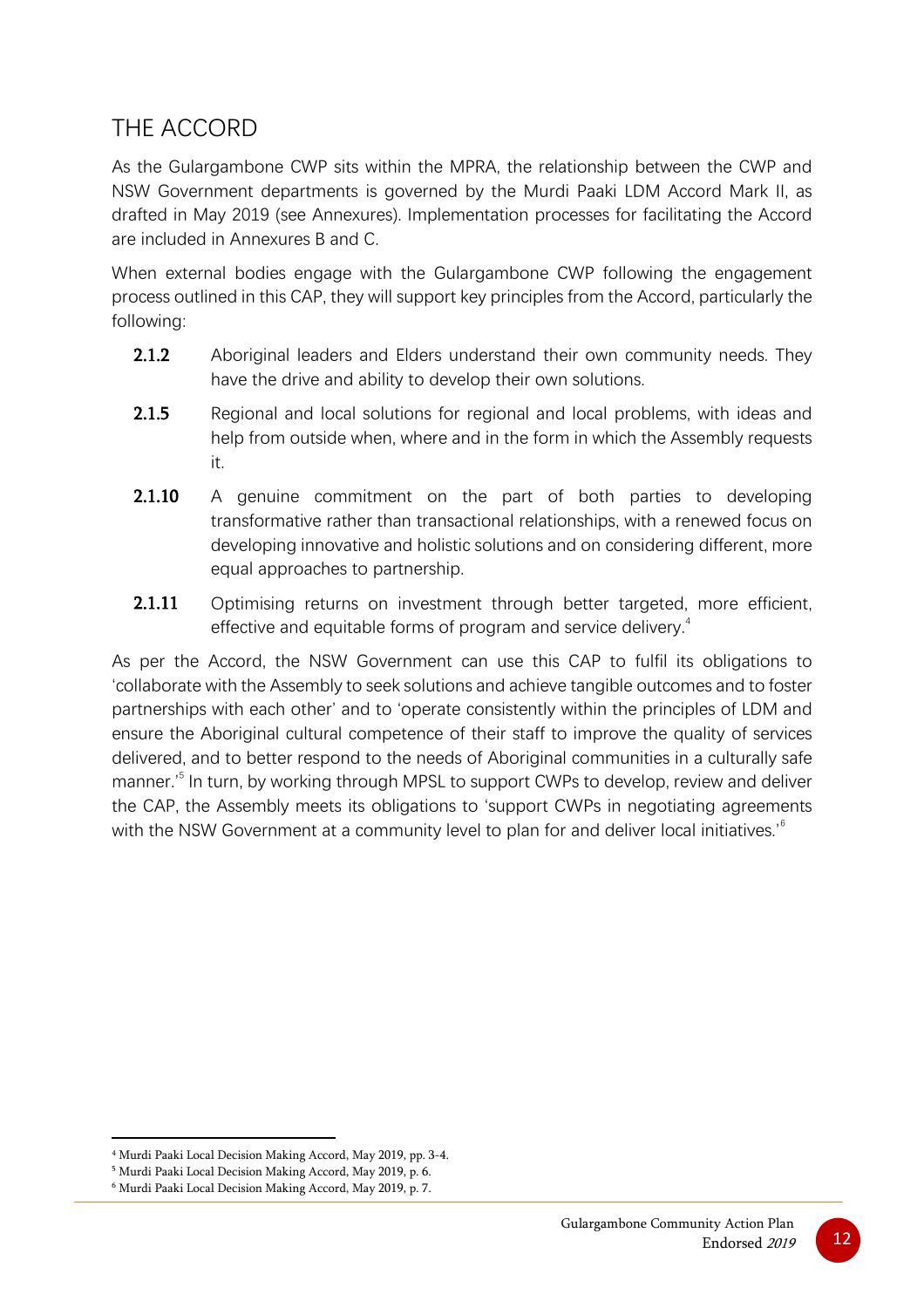## <span id="page-16-0"></span>**THE PLAN**

## <span id="page-16-1"></span>INTERNAL IMPLEMENTATION PROCESS

This CAP was developed by the Gulargambone CWP to reflect the aspirations and needs of the Gulargambone Aboriginal Community and address service gaps and inadequacies. To fulfil these aspirations and address these gaps, the CAP includes an action plan with a range of strategies prioritised by need. Priorities from all CAPs across the region informed regional priorities in eight action areas in the Regional Plan. Local priorities, as outlined in individual CAPs, will be addressed by the CWP with support from MPRA and external bodies. Regional priorities will be addressed by MPRA with support from external bodies. This internal implementation process is outlined in the diagram below:



*Implementation Process, from Murdi Paaki Regional Plan*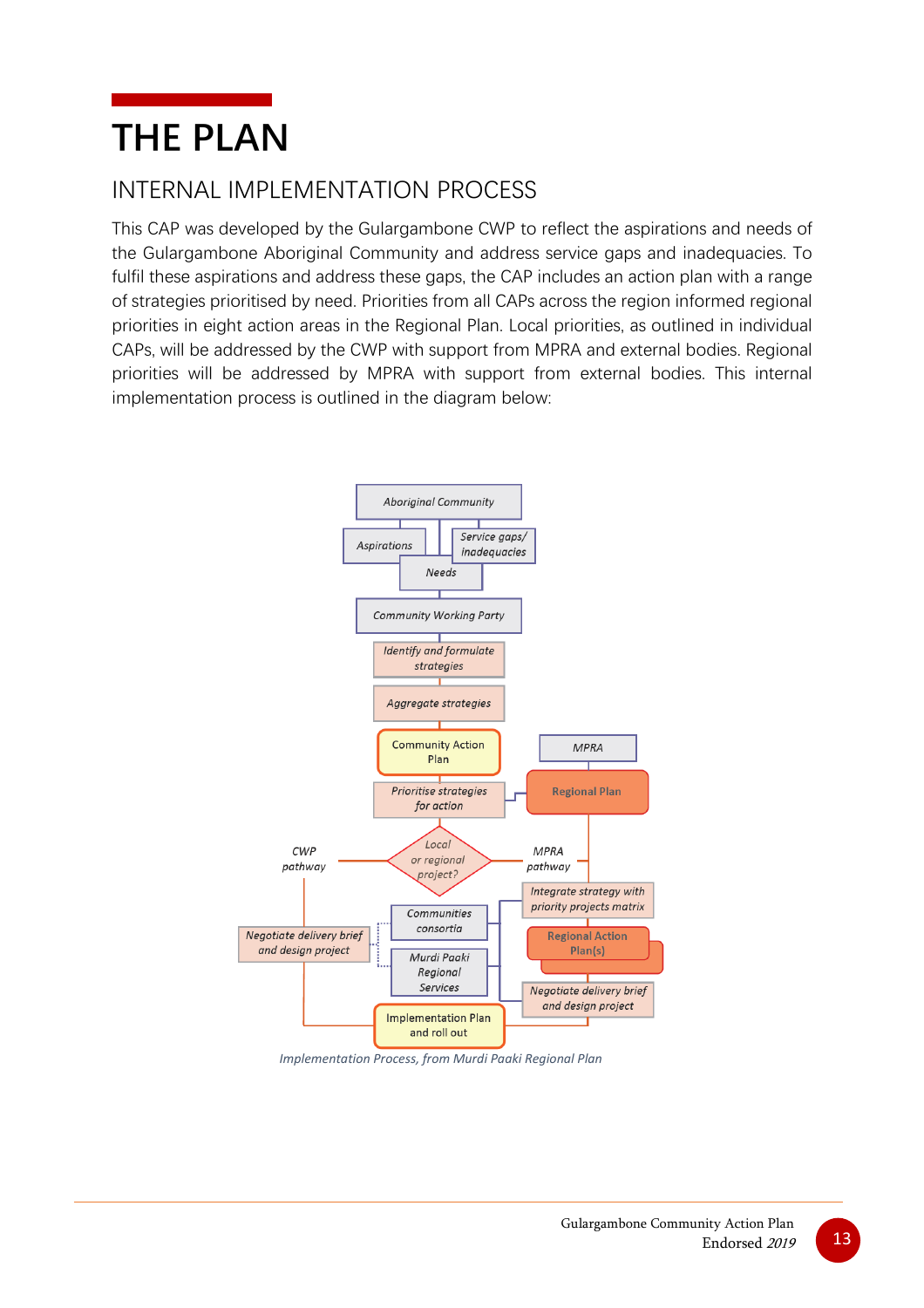## <span id="page-17-0"></span>ENGAGEMENT PROCESS FOR EXTERNAL BODIES

To assist the internal implementation process and ensure service delivery meets community aspirations and needs, external bodies, such as government departments, NGOs and the private sector, should follow a culturally appropriate engagement process with the CWP, as the peak representative body and professional and culturally appropriate consultation arm for the Gulargambone Aboriginal Community. The steps below, further illustrated in the following flowchart, will ensure an engagement process guided by principles of co-design, LDM and community capacity building.

#### Ongoing: Communicate

- Keep in regular contact with CWPs through the Chair and Secretary as per the LDM process.
- Regularly attend CWP meetings to provide updates, but more importantly, gather information about current community priorities as led by the LDM process.
- Keep connected to wider community stakeholders, through the CWP.
- Ensure local cultural protocols are followed, as guided by the CWP.

#### Plan

- Map current policy and program initiatives against priorities in the CAP (see Appendix B for template).
- Update six-monthly to continue alignment with community priorities.
- Plan future policy and program development to address priorities in the CAP (see Appendix B for template).
- Check planned initiatives with CWP and wider community stakeholders to ensure they address community needs, before developing detailed plans.
- Develop policy and/or program outlines.

#### Consult

- Engage the CWP as the lead facilitators in culturally appropriate consultation on planned policies and/or programs.
- Engage the CWP to guide stakeholder lists for consultation.
- Hold culturally appropriate consultation with CWP and wider community stakeholders on proposed policy and program details.
- Reshape policies and programs to suit community feedback.

Endorse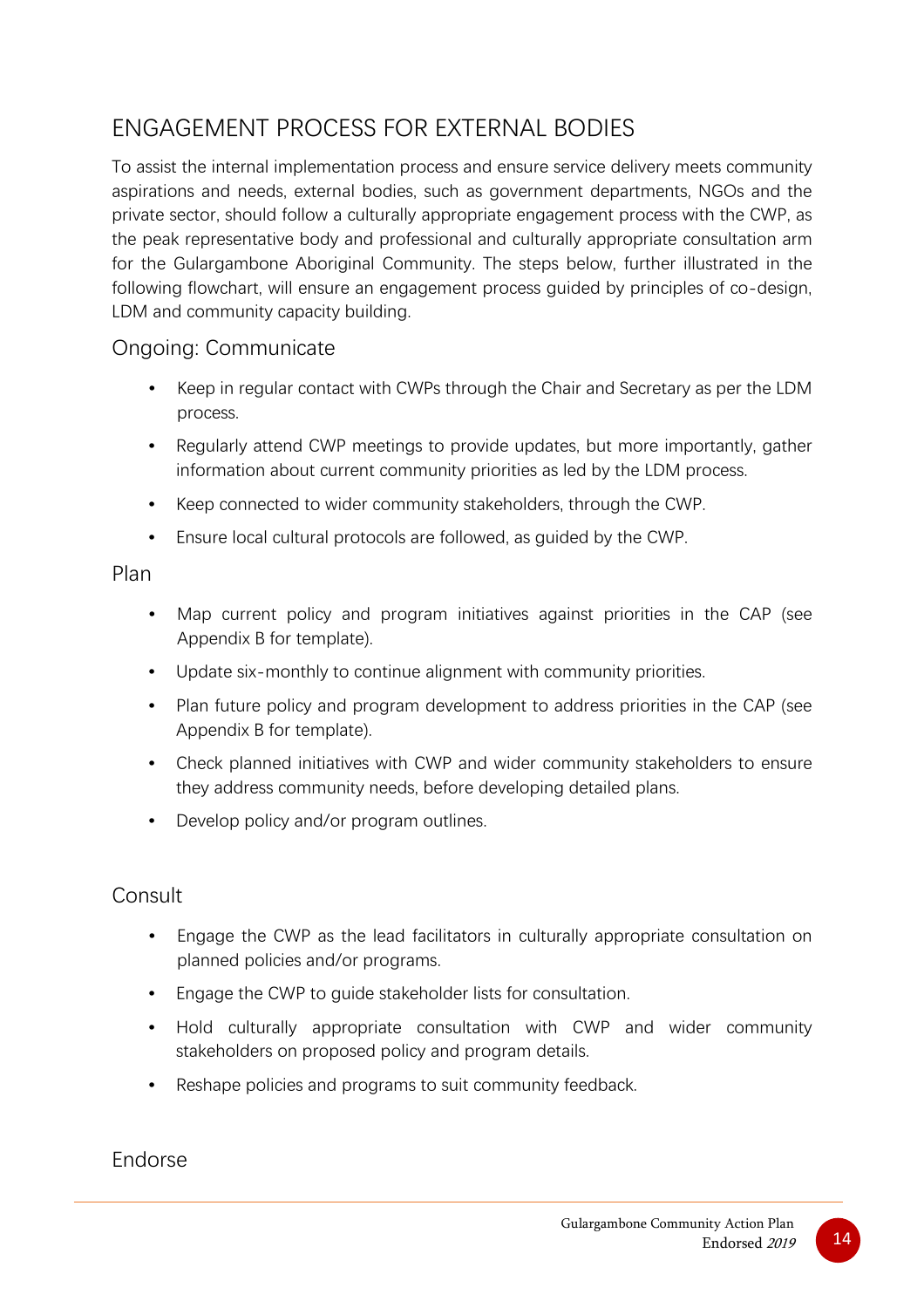- Review final outlines and implementation for endorsement by CWP and wider stakeholders.
- Finalise policy and program outlines.

#### Implement

- Engage the CWP to oversee the implementation of the policy or program within the community.
- Ensure appropriate resources, such as human resources and infrastructure, are supplied to ensure success of the implementation program and build community capacity on a long-term basis.
- Ensure tangible benefits, such as employment, training and economic development, are provided to the community.

#### Ongoing: Monitor and Review

• Seek ongoing feedback on implemented policy and/or program through culturally appropriate consultation process, refining as necessary.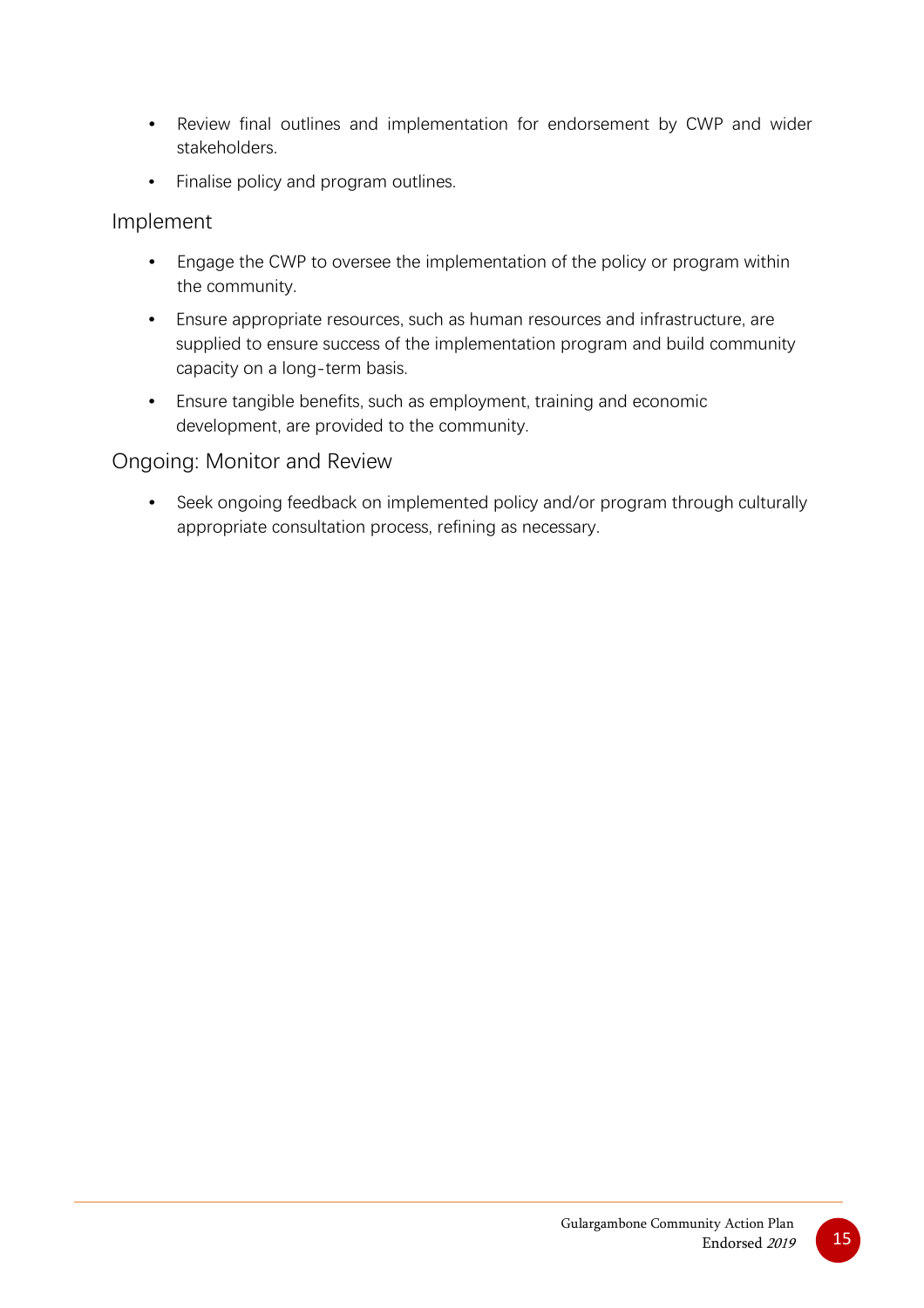### ENGAGEMENT PROCESS EXTERNAL BODIES

#### **EXTERNAL BODY (Government Dept., NGO, Private Sector) GUIDING PRINCIPLES: Co-Design, Local Decision Making, Capacity Building**

| Maintain contact with<br>CWPs.<br><b>Attend CWP</b><br>meetings.<br>Keep informed on<br>local priorities.<br>Follow local cultural<br>protocols.<br>Connect to wider<br>community. | Map current initiatives<br>against CAP.<br>Map future initiatives<br>against CAP.<br><b>Check planned</b><br>initiatives with CWP.<br>Develop policy and<br>program outlines. | Engage CWP as<br>facilitators.<br><b>Check stakeholder list</b><br>with CWP.<br>Engage in culturally<br>appropriate<br>consultation.<br>Reshape policies and<br>programs. | Review amended<br>policies and programs<br>for endorsement by<br>CWP and community.<br>Finalise policy and<br>program outlines. | Engage CWP to<br>oversee<br>implementation.<br>Provide resources for<br>implementation.<br>Involve wider<br>community in<br>implementation.<br>Provide tangible,<br>ongoing benefits to<br>the community. | Seek ongoing, regular<br>feedback on<br>consultation process. |
|------------------------------------------------------------------------------------------------------------------------------------------------------------------------------------|-------------------------------------------------------------------------------------------------------------------------------------------------------------------------------|---------------------------------------------------------------------------------------------------------------------------------------------------------------------------|---------------------------------------------------------------------------------------------------------------------------------|-----------------------------------------------------------------------------------------------------------------------------------------------------------------------------------------------------------|---------------------------------------------------------------|
| <b>Communicate</b>                                                                                                                                                                 | 1.<br>Plan                                                                                                                                                                    | 2.<br><b>Consult</b>                                                                                                                                                      | 3.<br><b>Endorse</b>                                                                                                            | 4.<br><b>Implement</b>                                                                                                                                                                                    | <b>Monitor/Review</b>                                         |
| Hold regular meetings.                                                                                                                                                             |                                                                                                                                                                               |                                                                                                                                                                           |                                                                                                                                 |                                                                                                                                                                                                           |                                                               |

**COMMUNITY WORKING PARTY** 

Engagement Process External Bodies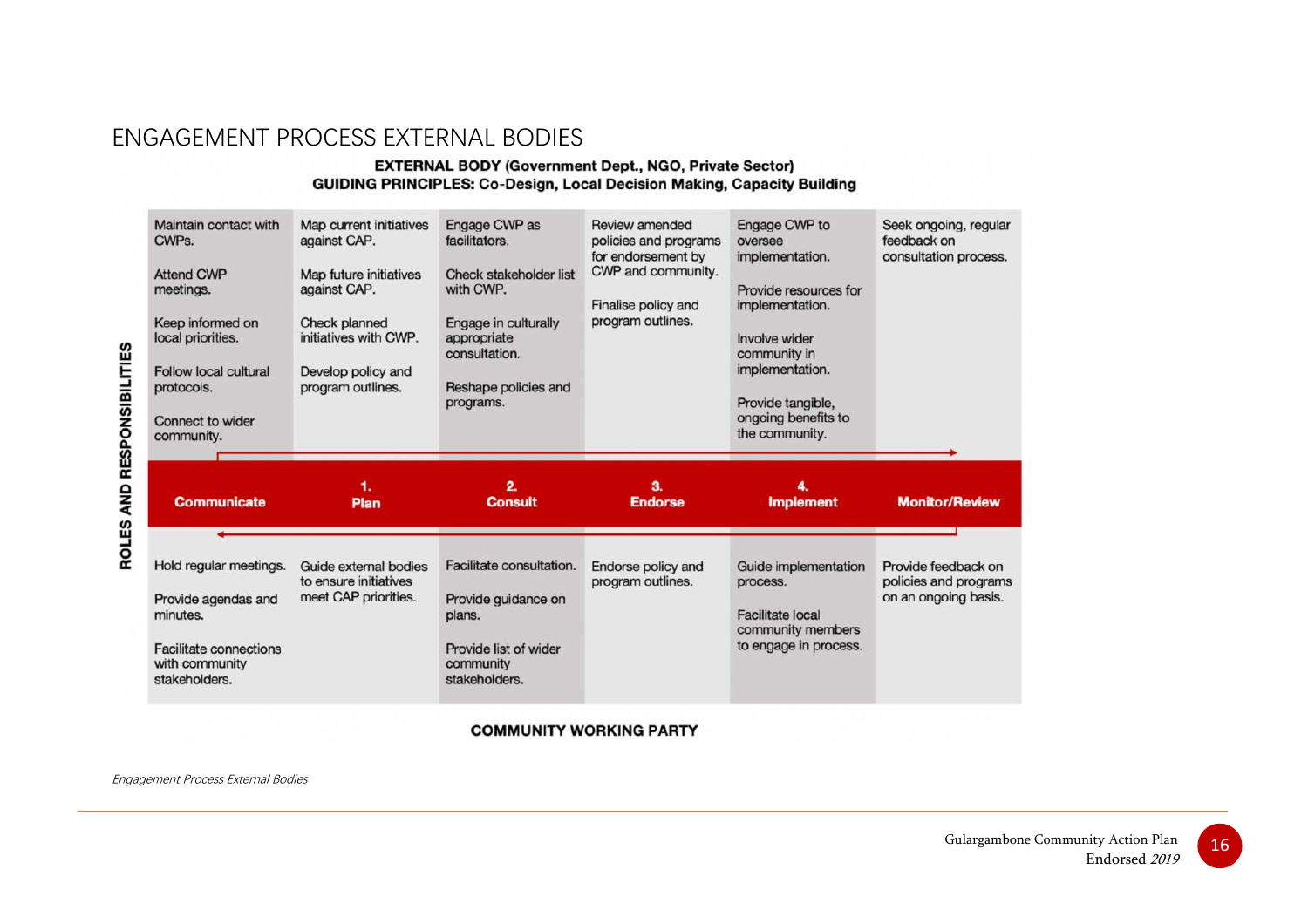## <span id="page-20-0"></span>MONITORING AND REVIEW

This CAP is a living document and will be subject to an annual 12 monthly review for updates and input of additional information to address community needs. At the end of each 12 month period the CWP, along with key agencies, will review the CAP and agree to any suggestions or improvements. Following the revision of the Gulargambone CAP there will be an evaluation against the performance indicators and timeframes which may be subject for change to include the implementation of new programs.

### <span id="page-20-1"></span>REGIONAL PRIORITIES

The Murdi Paaki Regional Plan identifies eight action areas informed by collating the priorities in all sixteen CAPs across the region. Although priorities differ slightly between CAPs and the regional plan, the symbols below are used throughout the Gulargambone CAP to indicate connections to regional action areas.

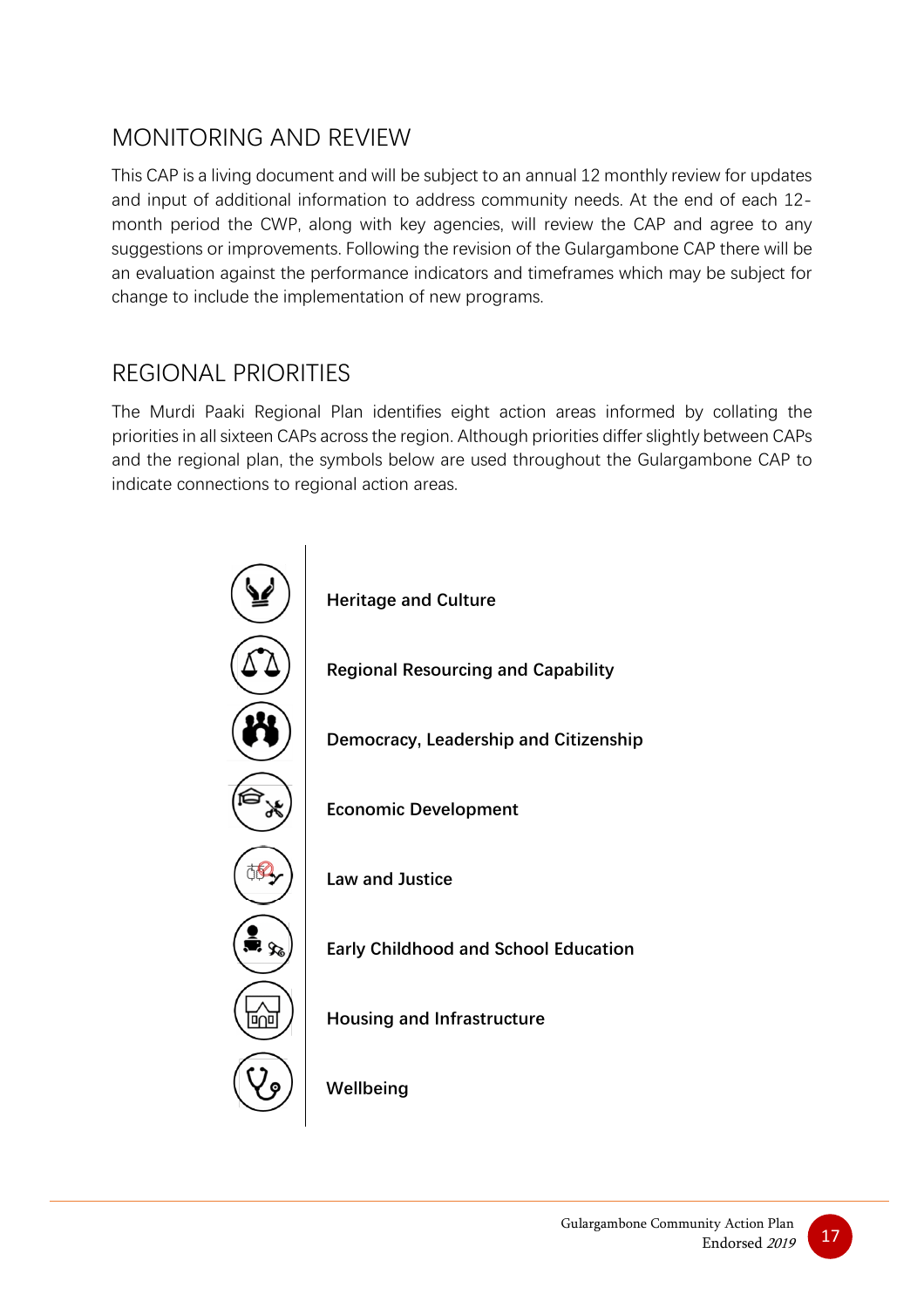## <span id="page-21-0"></span>GULARGAMBONE OBJECTIVES

The aim of the Gulargambone Aboriginal community in developing this plan for the CWP is to achieve the following objectives:

#### <span id="page-21-1"></span>**1. Citizenship and our place in society**

As custodians of our land and voice of the first inhabitants and residents of Gulargambone, we aim to achieve greater recognition of Gulargambone Aboriginal Community members as citizens wishing to take a genuine place in society and contribute leadership to the wellbeing of Gulargambone.

#### <span id="page-21-2"></span>**2. Caring for the emotional health of our children**

To create a caring environment to safeguard the emotional health of our children to give themevery chance of a life free from harmful influences.

#### <span id="page-21-3"></span>**3. Investing in the education of our children**

To invest in the education of our children so that our children and our children's children may have every opportunity to know a better life.

#### <span id="page-21-4"></span>**4. Creating opportunities to work**



To expand the pathways, open to our community members and organisations for skills acquisition and technical support to take advantage of opportunities to work for ourselves and others so that we can put a dollar in our pocket with pride.

#### <span id="page-21-5"></span>**5. Keeping ourselves in good shape**

To keep ourselves safe and in good shape by living a healthy lifestyle in a caring social environment.

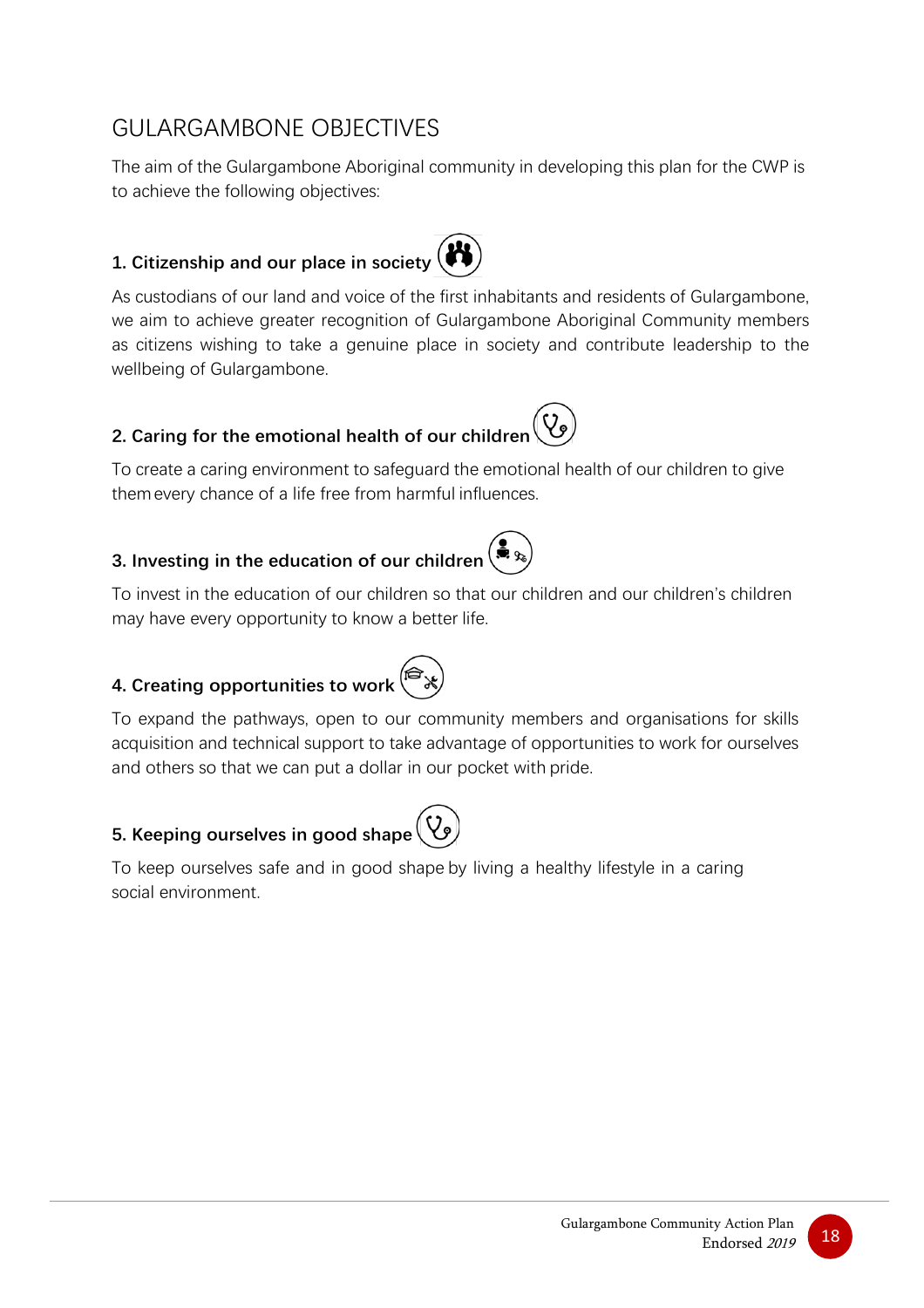## <span id="page-22-0"></span>**ACTION PLAN**

## <span id="page-22-1"></span>1. CITIZENSHIP AND OUR PLACE IN SOCIETY (<sup>3</sup>)

**Goal:** To achieve greater recognition of Gulargambone Aboriginal Community members as citizens wishing to take a genuine place in society and contribute leadership to the wellbeing of Gulargambone.

| <b>Objectives</b>                                                                                                                                                     | <b>Strategies</b>                                                                             | <b>Responsibilities</b> | <b>Priority</b> |
|-----------------------------------------------------------------------------------------------------------------------------------------------------------------------|-----------------------------------------------------------------------------------------------|-------------------------|-----------------|
| (WHAT)                                                                                                                                                                | (HOW)                                                                                         | (WHO)                   | (WHEN)          |
| 1.1 In our dealings<br>with the broader<br>community, work<br>to take our rightful<br>place as full citizens<br>in a spirit of<br>reconciliation and<br>co-operation. |                                                                                               |                         |                 |
| 1.2 Play a greater<br>part in community<br>business.                                                                                                                  | Encourage CWP delegates to represent the<br>community on town and organisation<br>committees. |                         |                 |
|                                                                                                                                                                       | Provide a community contribution to the<br>rejuvenation of the town.                          |                         |                 |
| 1.3 Support other<br>members of our<br>community to<br>become model<br>parents and<br>citizens.                                                                       |                                                                                               |                         |                 |
| 1.4 Raise awareness<br>in the community<br>of the struggles of<br>elders on our<br>behalf to be<br>accepted as full<br>citizens of Weilwan<br>Country.                | With the agreement of the Elders, record<br>details of their lives.                           |                         |                 |
|                                                                                                                                                                       |                                                                                               |                         |                 |
| 1.5 Gulargambone<br>CWP will take a                                                                                                                                   | Implement the objectives and strategies in the<br>CAP which give the CWP the means and        |                         |                 |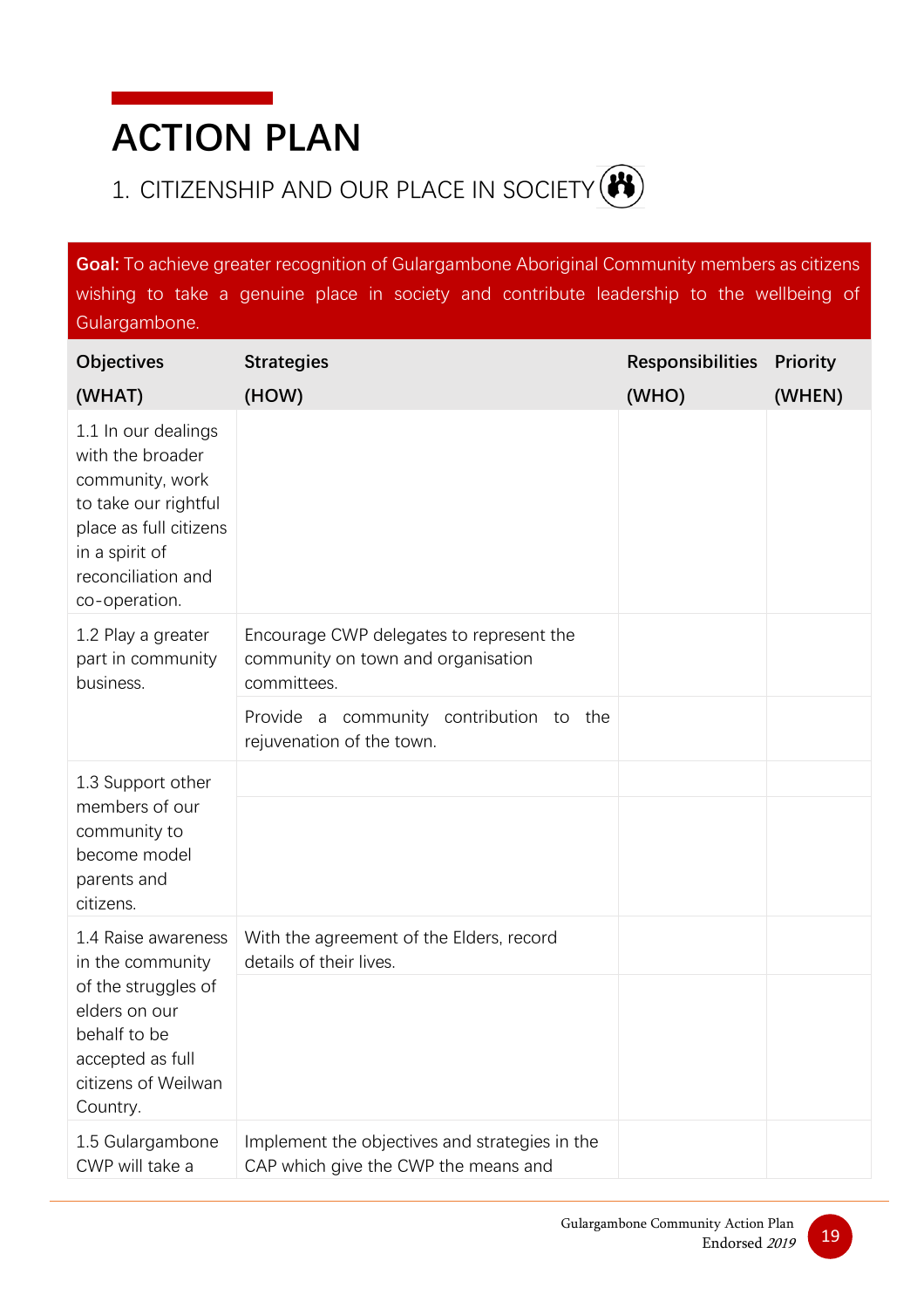| strong lead in the<br>community. | opportunities to improve community<br>circumstance by applying solutions. |  |
|----------------------------------|---------------------------------------------------------------------------|--|
|                                  |                                                                           |  |

## <span id="page-23-0"></span>2. CARING FOR THE EMOTIONAL HEALTH OF OUR CHILDREN (V)

**Goal:** To create a caring environment to safeguard the emotional health of our children to give themevery chance of a life free from harmful influences.

| <b>Objectives</b>                                         | <b>Strategies</b>                                                                                                                                                 | <b>Responsibilities Priority</b>          |        |
|-----------------------------------------------------------|-------------------------------------------------------------------------------------------------------------------------------------------------------------------|-------------------------------------------|--------|
| (WHAT)                                                    | (HOW)                                                                                                                                                             | (WHO)                                     | (WHEN) |
| 2.1 Address the<br>influence of<br>alcohol and other      | Ensure a fully resourced and effective youth<br>centre is operating as an intervention and<br>diversion strategy.                                                 |                                           |        |
| drugs on our<br>young people.                             | Improve the recreational facilities across town<br>for young people of all ages.                                                                                  |                                           |        |
|                                                           | Assist police to develop more crime prevention<br>measures, including targeting drug dealers.                                                                     |                                           |        |
|                                                           | Develop and implement education programs<br>for adults about the impact alcohol and other<br>drugs have on our youth.                                             |                                           |        |
|                                                           | Reinforce existing programs and implement<br>further programs, through school and other<br>means, to educate young people about the<br>impact of substance abuse. |                                           |        |
|                                                           | Improve access to an alcohol and other drugs<br>counsellor.                                                                                                       |                                           |        |
| 2.2. Make streets<br>safer places to be.                  | Implement and support Night Patrol for young<br>people.                                                                                                           |                                           |        |
|                                                           | Improve the standard of street lighting.                                                                                                                          |                                           |        |
|                                                           | Raise police presence in town.                                                                                                                                    |                                           |        |
| 2.3 Help children in<br>the community<br>who are at risk. | Develop programs and provide support services<br>to help parents and carers with children at risk.                                                                |                                           |        |
|                                                           | Develop a strong contractual relationship with<br>NSW Department of Family and Community<br>Services to:                                                          | <b>NSW</b><br>Department of<br>Family and |        |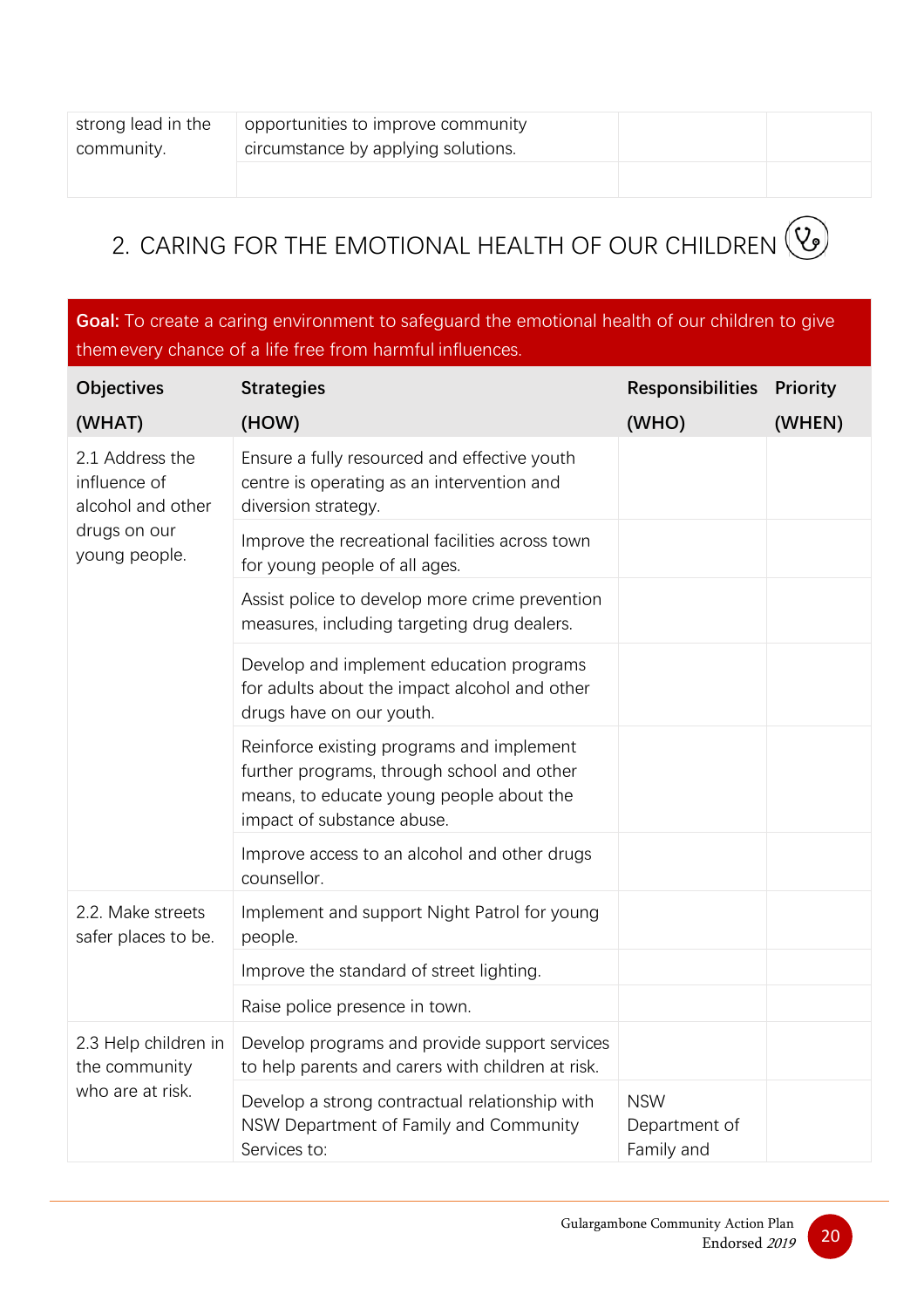| • Support individual families<br>• Strengthen awareness and acceptance of<br>the needs of children and responsibilities<br>of adults to assist them. | Community<br>Services |
|------------------------------------------------------------------------------------------------------------------------------------------------------|-----------------------|
| • Enhance the ability of families in the<br>community to improve their wellbeing.                                                                    |                       |

## <span id="page-24-0"></span>3. INVESTING IN THE EDUCATION OF OUR CHILDREN  $\left(\clubsuit_{\gg}\right)$

**Goal:** To invest in the education of our children so that our children and our children's children may have every opportunity to know a better life.

| <b>Objectives</b>                                                                 | <b>Strategies</b>                                                                                                                                                                                                                                                                                            | <b>Responsibilities</b>                                  | <b>Priority</b> |
|-----------------------------------------------------------------------------------|--------------------------------------------------------------------------------------------------------------------------------------------------------------------------------------------------------------------------------------------------------------------------------------------------------------|----------------------------------------------------------|-----------------|
| (WHAT)                                                                            | (HOW)                                                                                                                                                                                                                                                                                                        | (WHO)                                                    | (WHEN)          |
| 3.1 Strengthen the<br>relationship<br>between the<br>community and<br>the school. | Arrange, through the CWP, whole of<br>community meetings and workshop with the<br>school and associated service providers.                                                                                                                                                                                   | <b>NSW</b><br>Department of<br>Education and<br>Training |                 |
|                                                                                   | Work with the Department of Education<br>and Training to provide more effective<br>locally relevant cultural awareness training<br>to teachers in the community setting as a<br>way of helping teachers understand how to<br>approach the teaching of Aboriginal<br>children and communicating with parents. | <b>NSW</b><br>Department of<br>Education and<br>Training |                 |
| 3.2 Address<br>student's retention<br>levels at the<br>school.                    | Develop strategies to encourage non-<br>indigenous children back to Gulargambone<br>Central School so that our Gulargambone<br>community embraces cultural diversity but<br>stays together.                                                                                                                  | <b>NSW</b><br>Department of<br>Education and<br>Training |                 |
|                                                                                   | Develop strategies to encourage our children<br>to stay at school in greater numbers beyond<br>Year 8 and into Year 11 and 12 so the level of<br>achievement of our future leaders is at much<br>higher levels.                                                                                              | <b>NSW</b><br>Department of<br>Education and<br>Training |                 |
|                                                                                   | Develop and implement a family-<br>based program that addresses the risk<br>and the reality of children failing to                                                                                                                                                                                           | <b>NSW</b><br>Department of<br>Education and<br>Training |                 |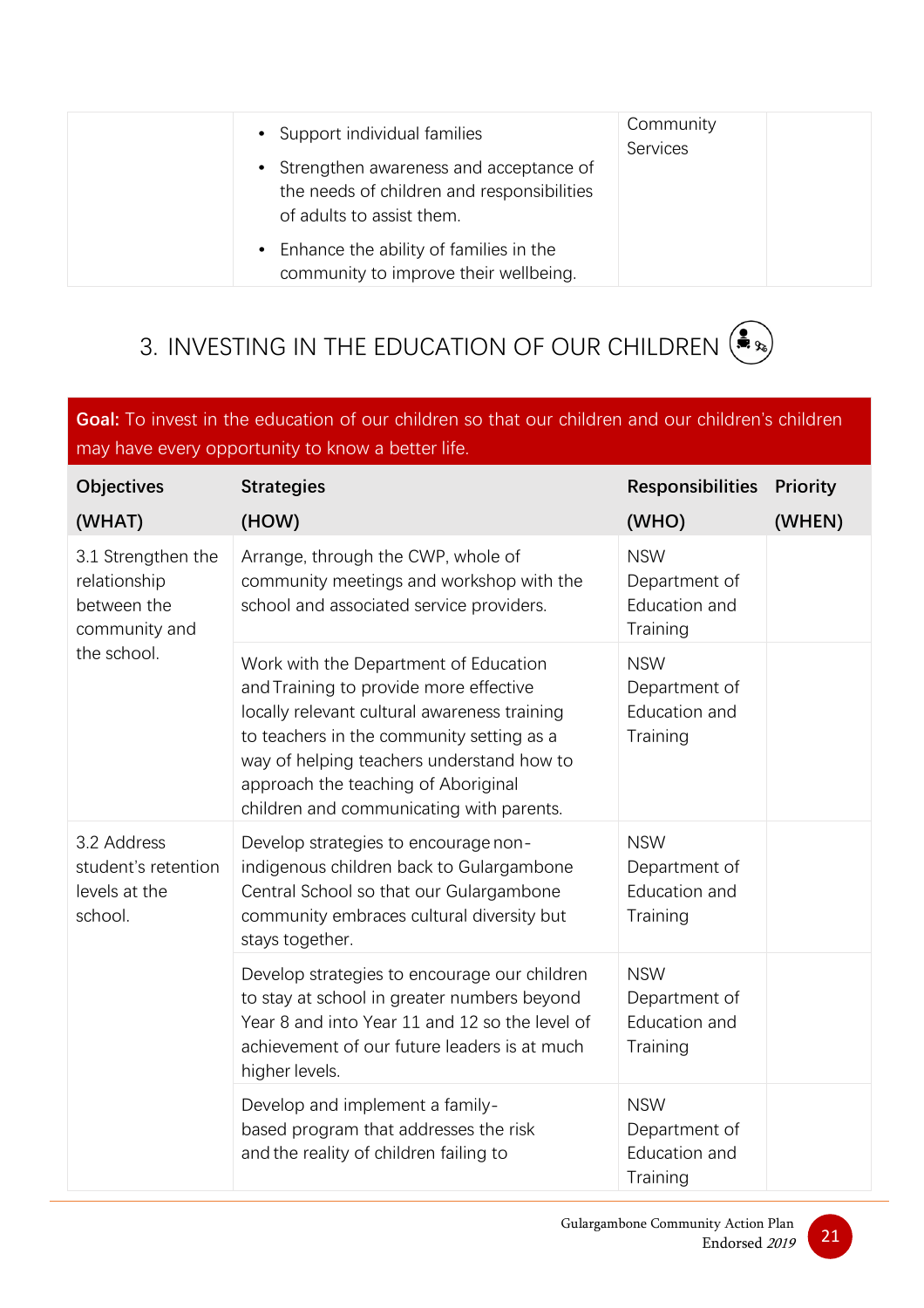|                                                             | attend school, particularly older<br>children.                                                                                                                                                                                                                        |                                                          |
|-------------------------------------------------------------|-----------------------------------------------------------------------------------------------------------------------------------------------------------------------------------------------------------------------------------------------------------------------|----------------------------------------------------------|
| 3.3 Support the<br>school to address<br>behavioural issues. | Work with the school to look at its discipline<br>and suspension policy and develop new<br>strategies which are effective in responding to<br>children with behavioural problems.                                                                                     | <b>NSW</b><br>Department of<br>Education and<br>Training |
|                                                             | Put together a managed withdrawal strategy<br>that assists those children under the influence<br>of tobacco, alcohol and/or illicit substances to<br>remain at school in a supportive environment.                                                                    | <b>NSW</b><br>Department of<br>Education and<br>Training |
|                                                             | Develop a merit system that rewards children<br>who do well at school. Consider linking school<br>excursions and trips to sporting events with<br>attendance and achievement.                                                                                         |                                                          |
|                                                             | Consider methods of assisting financially<br>and practically those children who are<br>unable for financial or other reasons to<br>travel away for educational or sporting<br>activities.                                                                             |                                                          |
|                                                             | Investigate why children are arriving at<br>school hungry and consider ways in which<br>the school can provide breakfasts for those<br>children in need of feeding so that ability to<br>learn is not affected by poor concentration,<br>tiredness or poor nutrition. |                                                          |

## <span id="page-25-0"></span>4. CREATING OPPORTUNITIES TO WORK

Goal: To expand the pathways open to our community members and organisations for skills acquisition and technical support to take advantage of opportunities to work for ourselves and others so that we can put a dollar in our pocket with pride.

| <b>Objectives</b>              | <b>Strategies</b>                                                                                | <b>Responsibilities Priority</b> |        |
|--------------------------------|--------------------------------------------------------------------------------------------------|----------------------------------|--------|
| (WHAT)                         | (HOW)                                                                                            | (WHO)                            | (WHEN) |
| 4.1 Strengthen<br>CDP program. | Review CDP program in partnership with<br>REDI.E (Regional Enterprise Development<br>Institute). | REDI.E                           |        |
|                                | Develop a CDP Business Plan in partnership<br>with REDI.E                                        | REDI.E                           |        |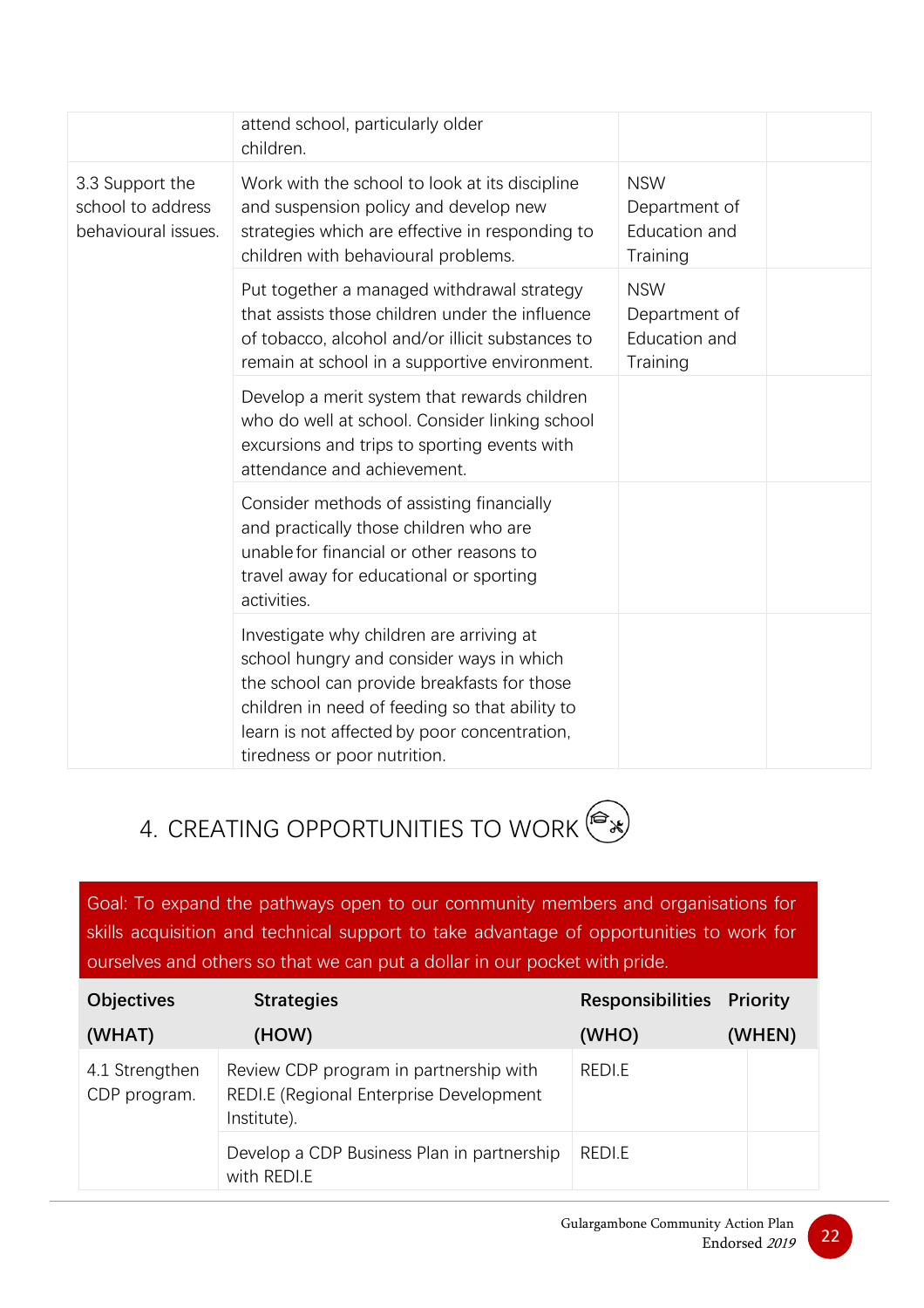|                                                                                                    | Strengthening existing operations of lawn<br>mowing, wood carting, carpentry and<br>ceramics.                                                                                                                                                                                                                                                                              | REDI.E |
|----------------------------------------------------------------------------------------------------|----------------------------------------------------------------------------------------------------------------------------------------------------------------------------------------------------------------------------------------------------------------------------------------------------------------------------------------------------------------------------|--------|
|                                                                                                    | Identify and implement other productive<br>services or new income generating<br>possibilities, such as social enterprise, that<br>provide opportunities for skills<br>development and long-term employment.                                                                                                                                                                | REDI.E |
|                                                                                                    | Determine the feasibility of placing CDEP<br>participants in local businesses as a<br>means of acquiring skills and experience<br>in commercial activities and improving<br>the relationship between local businesses<br>and Community members.                                                                                                                            |        |
| 4.2 Increase<br>opportunities<br>for training and<br>development.                                  | Carry out a complete skills audit of<br>Community members as a basis for<br>working out training needs and interests.                                                                                                                                                                                                                                                      |        |
|                                                                                                    | Develop a 'whole of Community' training<br>profile and strategy                                                                                                                                                                                                                                                                                                            |        |
|                                                                                                    | Acquire a farm property with the<br>capacity to run sheep for use as a base<br>for training in rural industry activities, as<br>a farm stay or as a time-out facility for<br>children, for the development of a bush<br>tucker production and processing<br>operation, as a source of traditional<br>foods and for the transfer of traditional<br>knowledge and practices. |        |
|                                                                                                    | Target training to foster the success<br>of newly acquired and developed<br>enterprises, with early emphasis on<br>management and governance<br>training                                                                                                                                                                                                                   |        |
| 4.3 Increase<br>business activity<br>in town for the<br>benefit of the<br>Aboriginal<br>community. | Develop a strategy that provides for the<br>early acquisition of existing local<br>businesses, such as the Gulargambone<br>supermarket, as the basis for greater<br>participation in local commercial activities<br>and improved essential retail services to<br>the Community.                                                                                            |        |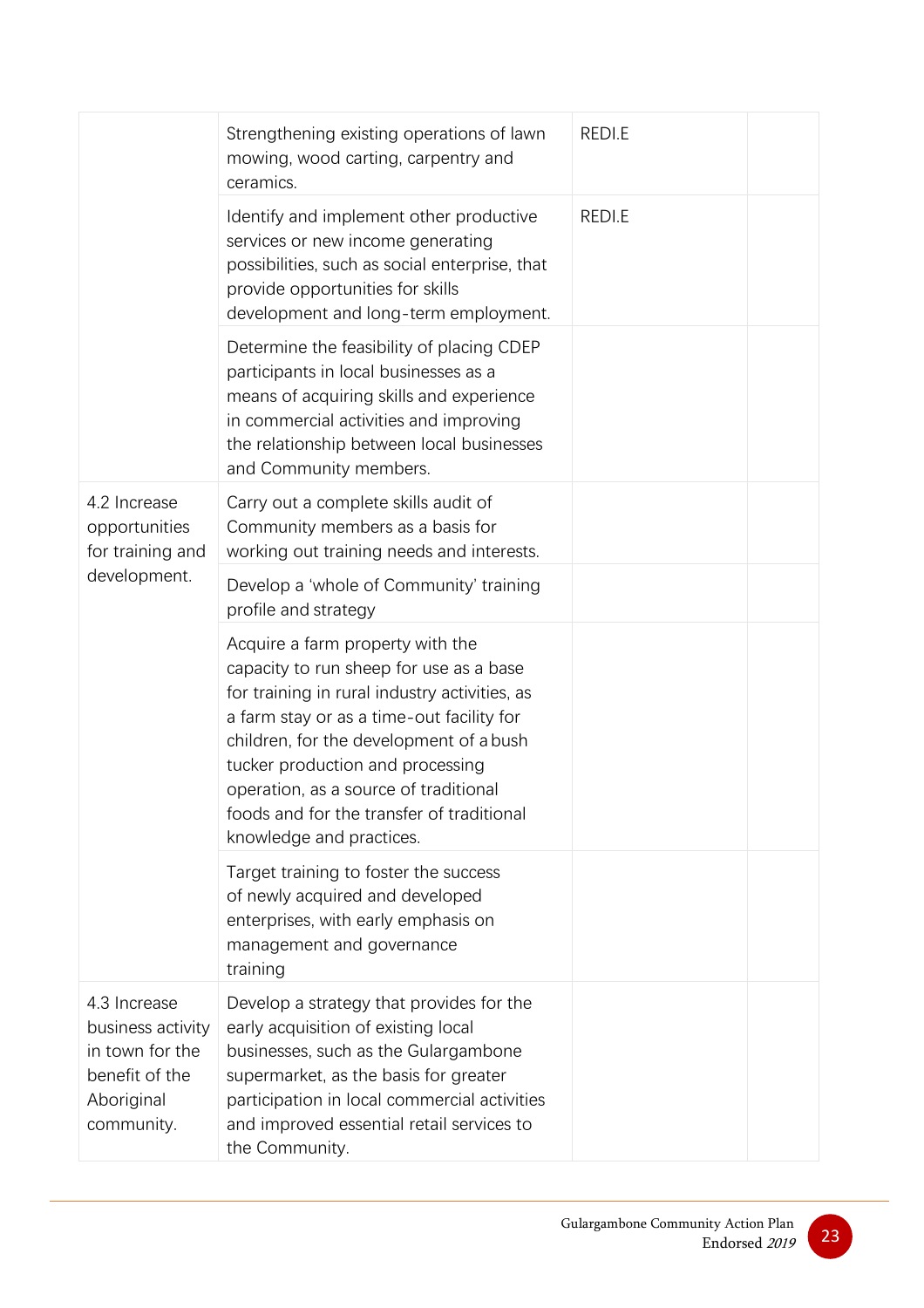Investigate the potential of a tourism or hospitality-based enterprise such as a motel or caravan park to take advantage of the numerous travellers passing through town travelling north and south or visiting the Warrumbungle National Park and Macquarie Marshes support the initiatives of the Gulargambone Flying Ahead program in promoting the town and bringing back facilities and services.

## <span id="page-27-0"></span>5. KEEPING OURSELVES IN GOOD SHAPE  $(2)$

#### Goal: To keep ourselves safe and in good shape by living a healthy lifestyle in a caring social environment.

| <b>Objectives</b>                                                          | <b>Strategies</b>                                                                                                                                                                | <b>Responsibilities</b>                        | <b>Priority</b> |
|----------------------------------------------------------------------------|----------------------------------------------------------------------------------------------------------------------------------------------------------------------------------|------------------------------------------------|-----------------|
| (WHAT)                                                                     | (HOW)                                                                                                                                                                            | (WHO)                                          | (WHEN)          |
| 5.1 Improve access<br>to health services<br>for Gulargambone<br>residents. | Seek to attract a permanent GP<br>service to Gulargambone,<br>including a pharmaceutical<br>dispensing service.                                                                  | Western NSW<br>Local Health<br><b>District</b> |                 |
|                                                                            | Lobby for the introduction of a<br>Regional Dental Van staffed by a<br>dentist<br>and<br>dental<br>nurse/oral<br>a<br>hygienist provided free or with subsidy.                   |                                                |                 |
|                                                                            | Resource the community with a<br>Gulargambone- based ambulance<br>service so that those in need of<br>emergency care can receive immediate<br>attention.                         |                                                |                 |
|                                                                            | Review and upgrade the standard of<br>primary care program for those at risk of<br>or suffering the effects of ill-health,<br>notably, of diabetes, asthma and mental<br>health. |                                                |                 |
|                                                                            | Strengthen midwifery services.                                                                                                                                                   |                                                |                 |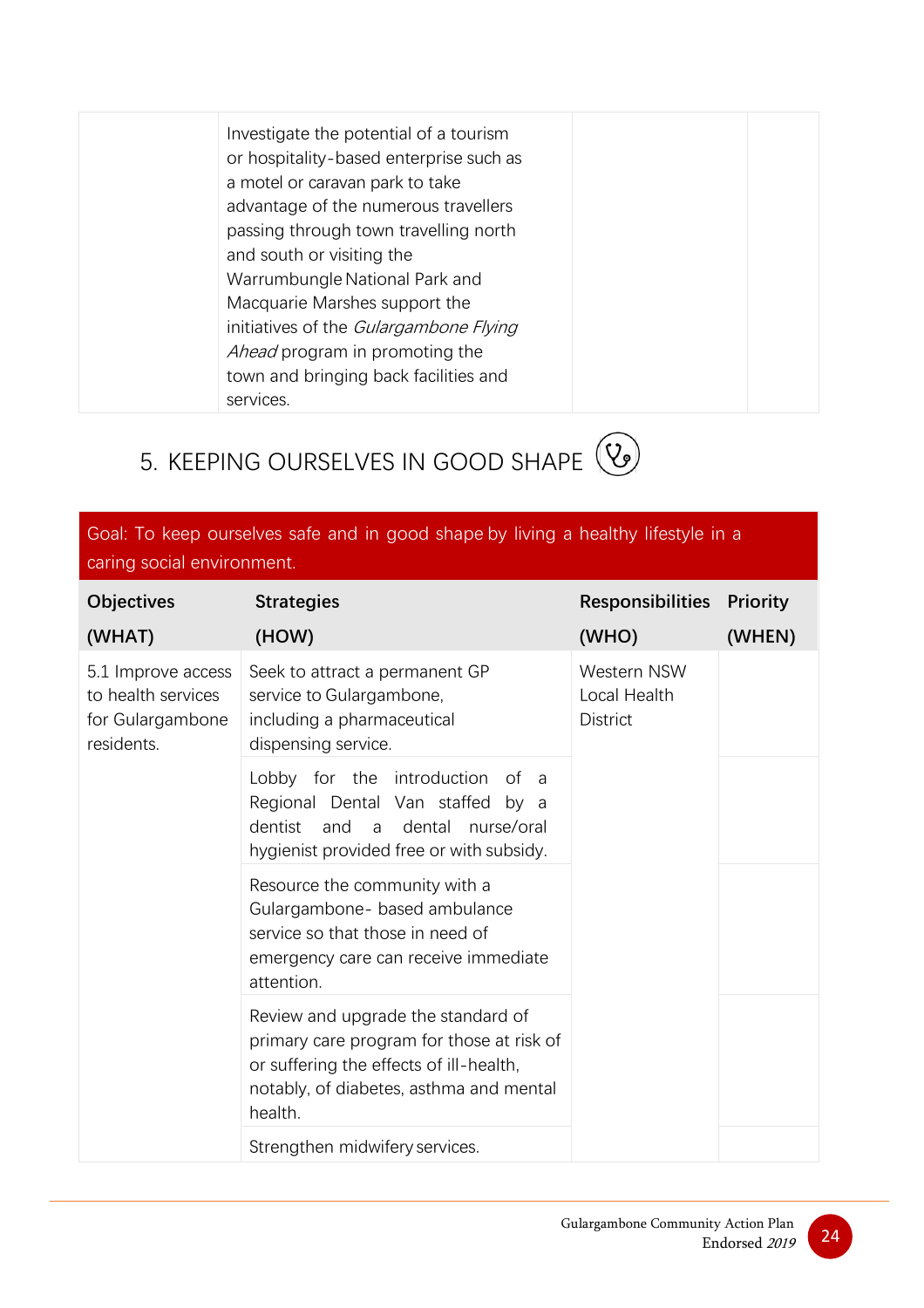|                                                                                                     | Provide a Community transport<br>service for seven days a week that<br>allows the aged and other<br>Community members to travel to<br>the shops and services in town, to<br>access health services and retail<br>Centre's out of town and for young<br>children to attend preschool. |                                                       |
|-----------------------------------------------------------------------------------------------------|--------------------------------------------------------------------------------------------------------------------------------------------------------------------------------------------------------------------------------------------------------------------------------------|-------------------------------------------------------|
| 5.2 Increase better<br>practices in health<br>prevention<br>amongst the<br>Aboriginal<br>community. | Review and upgrade the standard of<br>prevention programs for those at risk of<br>or suffering the effects of ill-health,<br>notably, of diabetes, asthma and mental<br>health.                                                                                                      | <b>Western NSW</b><br>Local Health<br><b>District</b> |
| 5.3 Address the<br>quality and safety<br>of our<br>environment.                                     | Improve the quality of the town<br>water supply to an acceptable<br>drinkable standard.                                                                                                                                                                                              |                                                       |
|                                                                                                     | Reduce the risk of road accidents on<br>the highway by enforcing the 50<br>km/h speed limit through the town.                                                                                                                                                                        |                                                       |
|                                                                                                     | Improve the physical and emotional<br>wellbeing of Community members<br>by providing sufficient and<br>appropriate housing, including<br>acceptable levels of amenity, comfort<br>and accessibility, for all sections of<br>the Community.                                           |                                                       |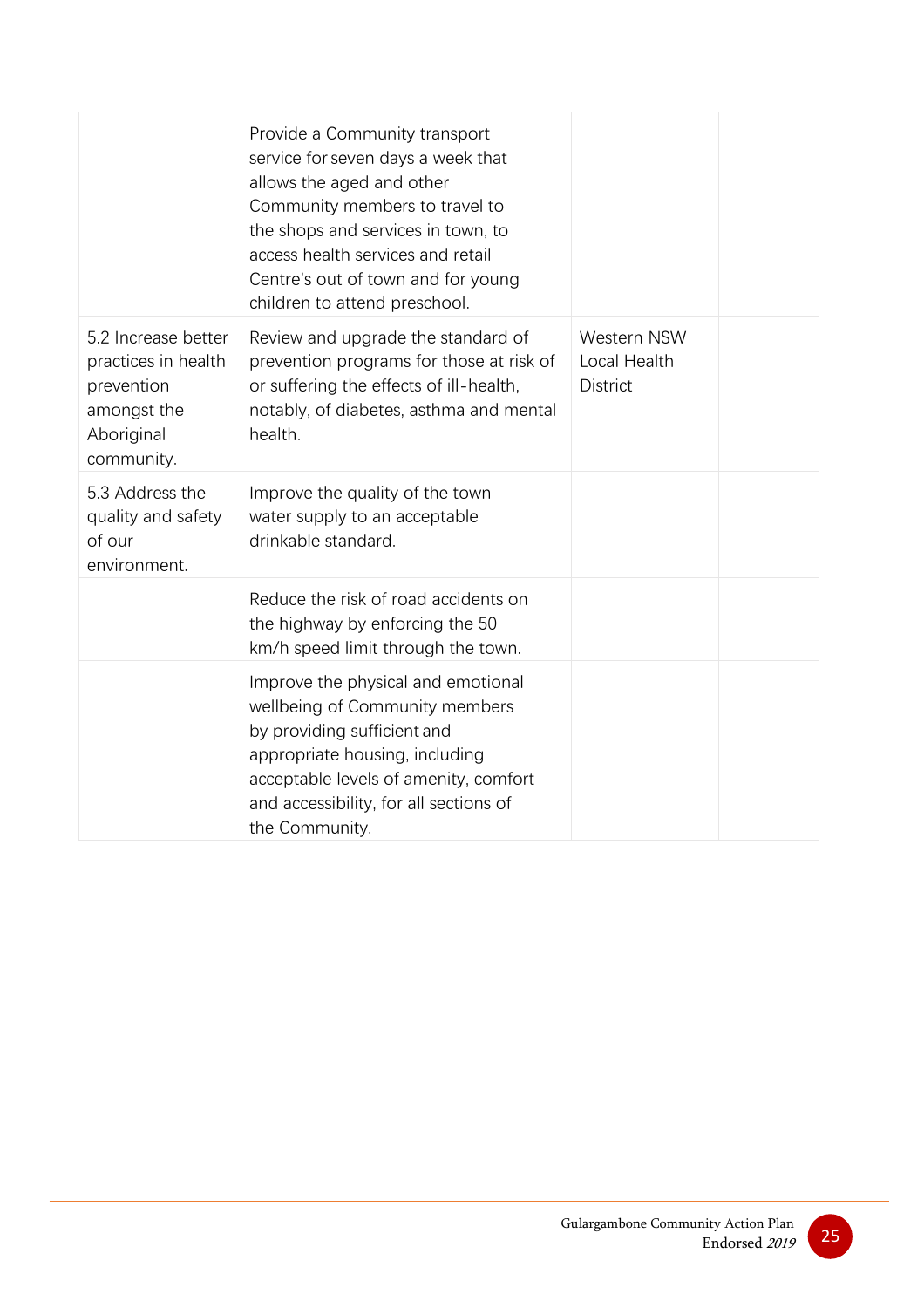## <span id="page-29-0"></span>**APPENDICES**

- **A.** Amendments
- **B.** Current and Future Initiatives Template
- **C.** Community Survey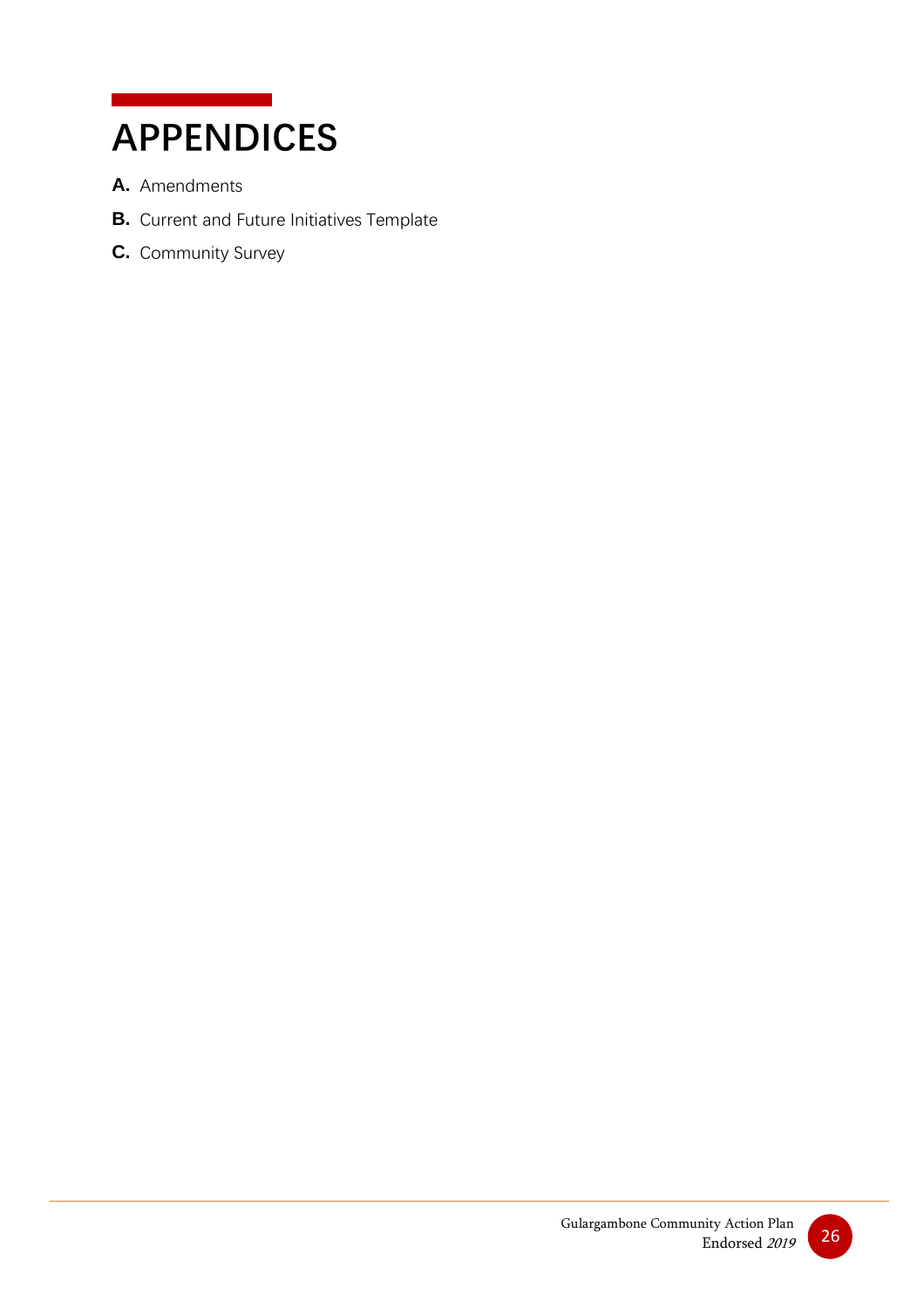## <span id="page-30-0"></span>APPENDIX A: AMENDMENTS

### Gulargambone CAP Amendments

| Page<br>No. | <b>Section No.</b> | <b>Description</b> | <b>Adoption date</b> |
|-------------|--------------------|--------------------|----------------------|
|             |                    |                    |                      |
|             |                    |                    |                      |
|             |                    |                    |                      |
|             |                    |                    |                      |
|             |                    |                    |                      |
|             |                    |                    |                      |
|             |                    |                    |                      |
|             |                    |                    |                      |
|             |                    |                    |                      |
|             |                    |                    |                      |
|             |                    |                    |                      |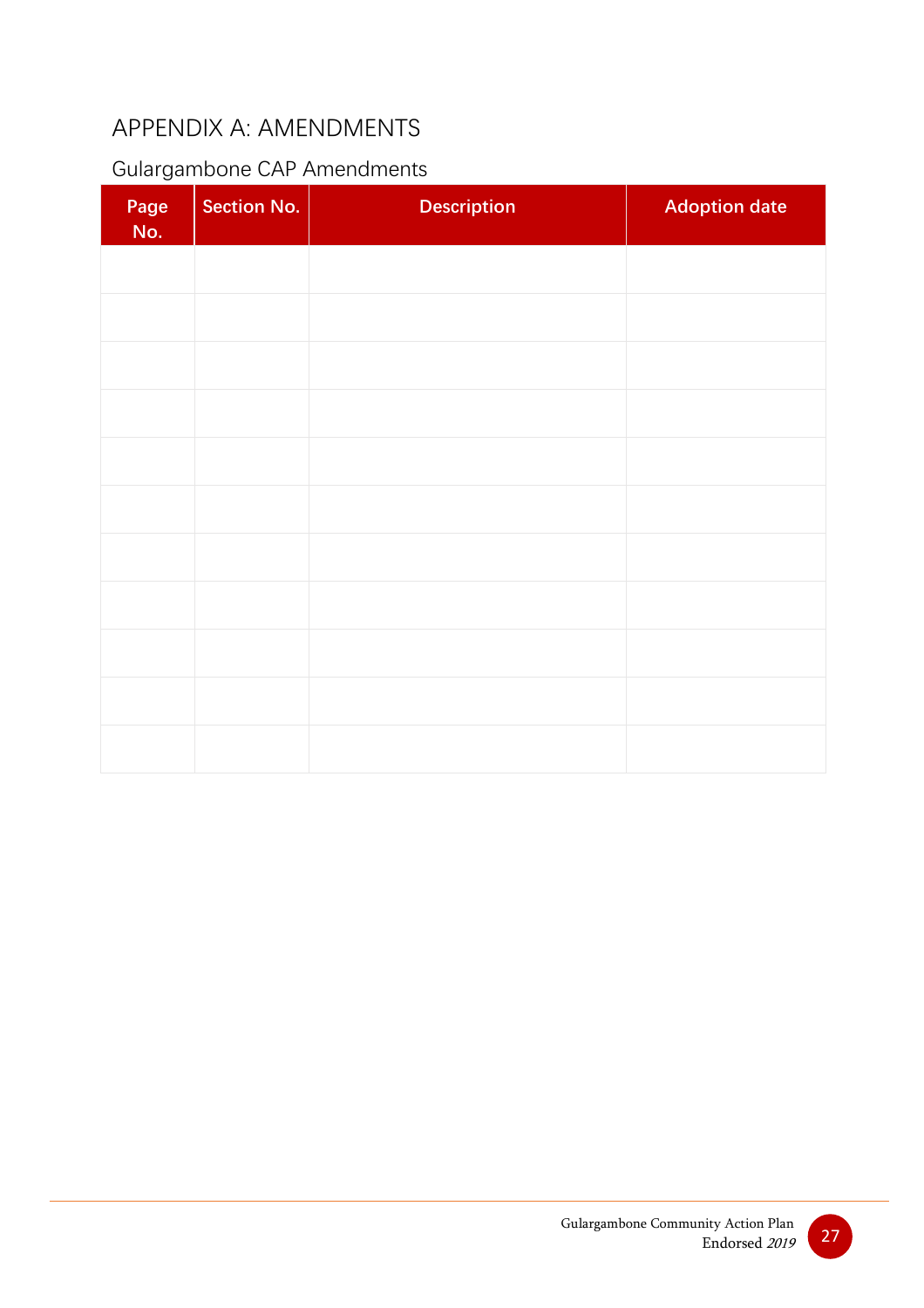### APPENDIX B: CURRENT AND FUTURE INITIATIVES TEMPLATE

<span id="page-31-0"></span>

| <b>CAP</b>           | <b>GULARGAMBONE   CURRENT INITIATIVES</b>                                                           |                                                                     |                                                                                              | <b>EMERGING AND FUTURE INITIATIVES</b>                                                                                |                                                                           |                                                                                    |
|----------------------|-----------------------------------------------------------------------------------------------------|---------------------------------------------------------------------|----------------------------------------------------------------------------------------------|-----------------------------------------------------------------------------------------------------------------------|---------------------------------------------------------------------------|------------------------------------------------------------------------------------|
| <b>Priority Area</b> | Current Initiatives<br>that your<br>Department is<br>delivering in the<br>Gulargambone<br>community | How the<br>initiatives<br>intersect with the<br>Gulargambone<br>CAP | How the<br>initiatives<br>intersect with the<br>Murdi Paaki<br>Regional Plan<br>action areas | Emerging and<br>future initiatives<br>that your<br>Department<br>could deliver in<br>the<br>Gulargambone<br>community | How the<br>initiatives would<br>intersect with the<br>Gulargambone<br>CAP | How the<br>initiatives would<br>intersect with the<br>Murdi Paaki<br>Regional Plan |
| <b>INITATIVE 1</b>   |                                                                                                     |                                                                     |                                                                                              |                                                                                                                       |                                                                           |                                                                                    |
|                      |                                                                                                     |                                                                     |                                                                                              |                                                                                                                       |                                                                           |                                                                                    |
| <b>INITIATIVE 2</b>  |                                                                                                     |                                                                     |                                                                                              |                                                                                                                       |                                                                           |                                                                                    |
|                      |                                                                                                     |                                                                     |                                                                                              |                                                                                                                       |                                                                           |                                                                                    |
| <b>INITIATIVE 3</b>  |                                                                                                     |                                                                     |                                                                                              |                                                                                                                       |                                                                           |                                                                                    |
|                      |                                                                                                     |                                                                     |                                                                                              |                                                                                                                       |                                                                           |                                                                                    |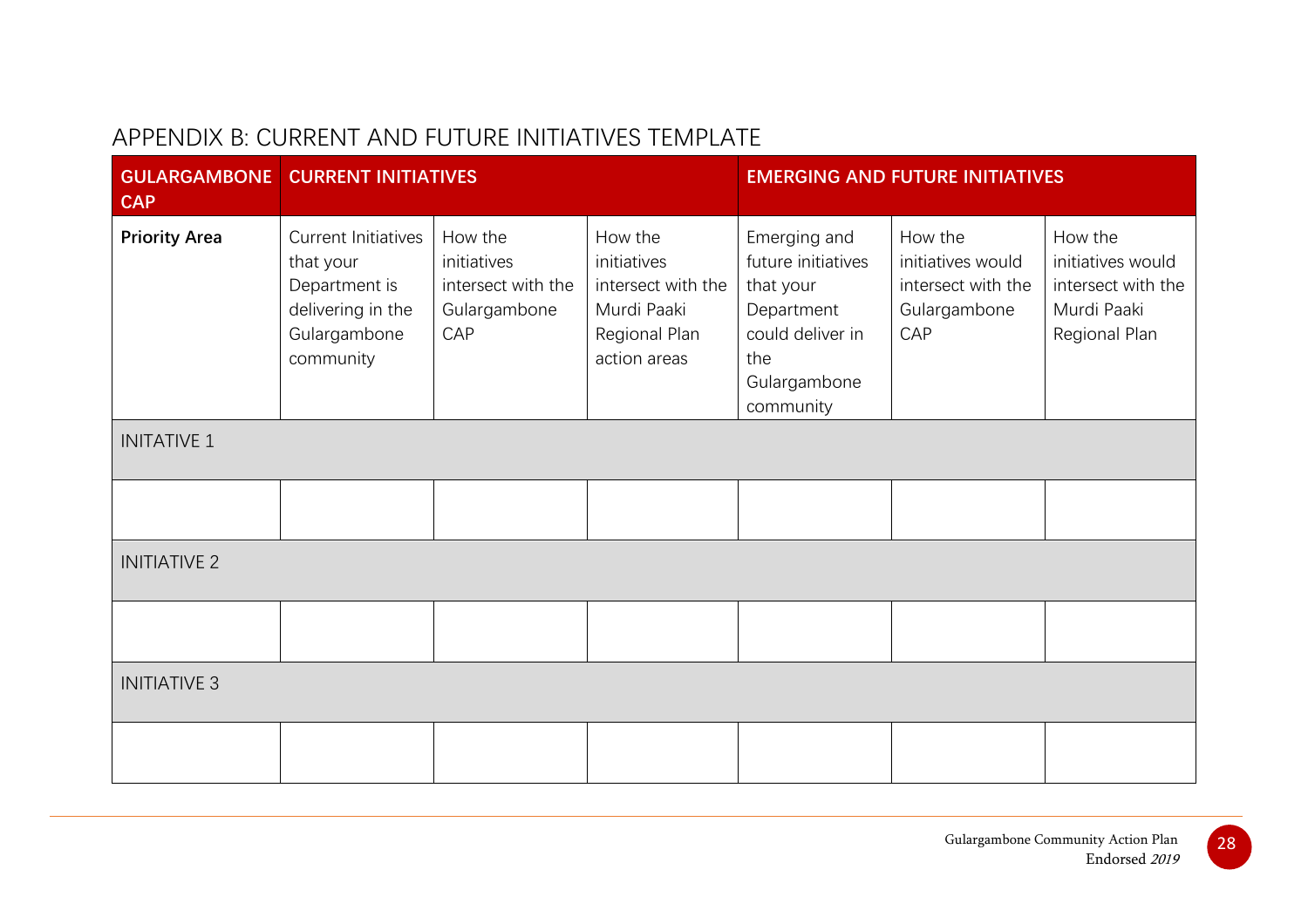### <span id="page-32-0"></span>APPENDIX C: COMMUNITY SURVEY

#### <span id="page-32-1"></span>**The Community Survey**

Thirty-three households out of forty-one provided information which has helped to form a clearer picture of some of the characteristics of the Community. Details are set out below.

#### <span id="page-32-2"></span>**Our population**

The survey recorded a total of 151 of our people in Gulargambone. Some details about our population are:

| Number of households | 41 |
|----------------------|----|
| Number of families   | 45 |
| Number of males      | 72 |
| Number of females    | 79 |

Of the thirty-three households that gave information:

| Number of households             | 33 |
|----------------------------------|----|
| Number of families               | 37 |
| Number of people aged 19 or less | 57 |
| Number of people aged 50 or over | 14 |

#### <span id="page-32-3"></span>**Our population by age is:**



The percentage population distributionis:





Overall, Gulargambone is a young community; 47% of the Census population and 50% of the surveyed population is aged under 20 years.

#### <span id="page-32-4"></span>**Education**

Four young children attend pre-school.

All parents with children at Gulargambone Central School say that their children attend school regularly.

#### <span id="page-32-5"></span>**Moving about**

Residents were asked where they were living five years ago and then one year ago. 91 people out of 105 were living in either Gulargambone, Coonamble or Gilgandra five years ago. Four people have arrived in town in the last year. The percentages of people living in Gulargambone and other places five years and one year ago are shown on the next chart.